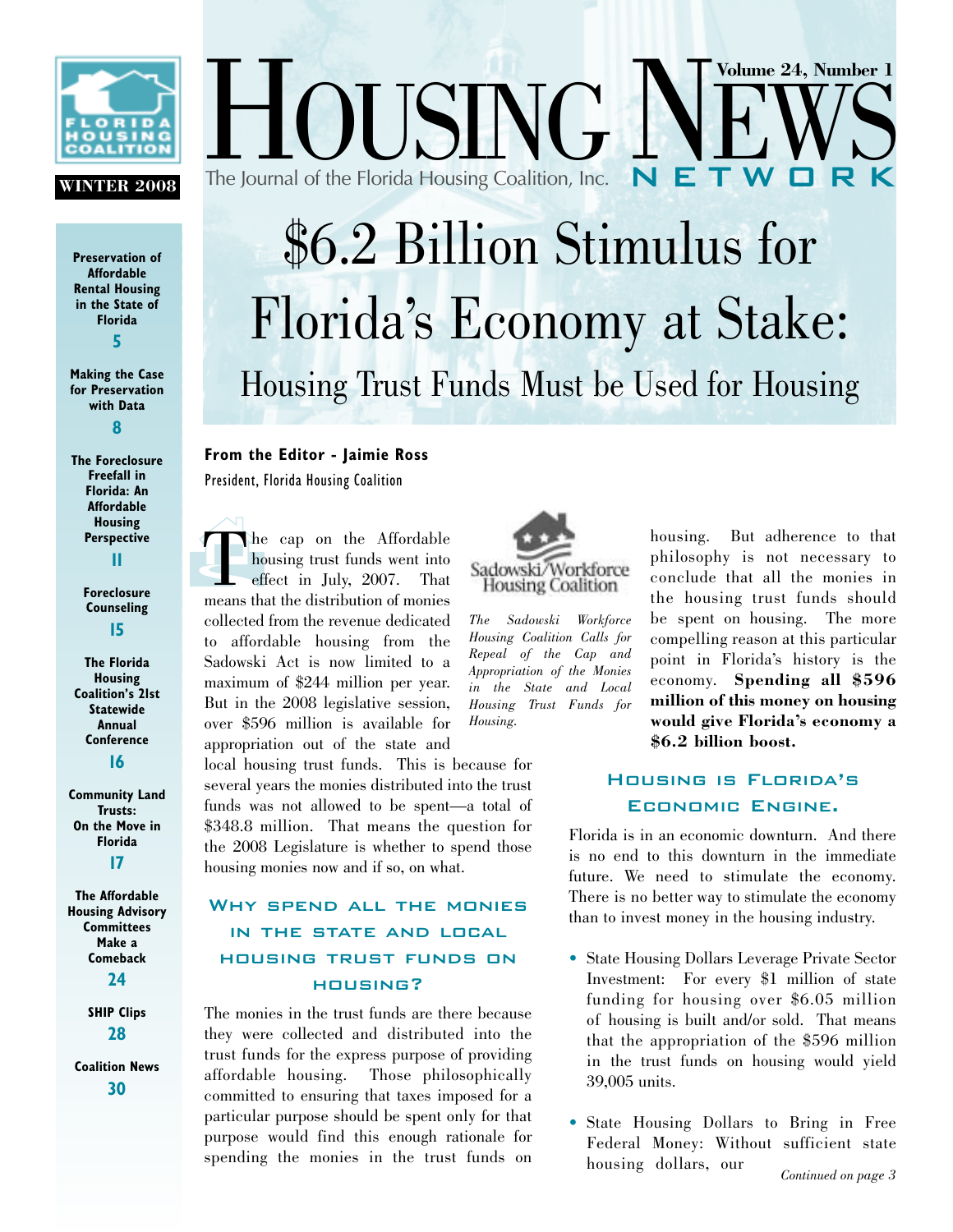

## BOARD OF DIRECTORS

#### **EXECUTIVE**

#### **COMMITTEE**

**Jeff Bagwell, CHAIR** *Keystone Challenge Fund, Inc., Lakeland* **Annetta Jenkins, VICE CHAIR** *Local Initiatives Support Corporation, West Palm Beach/South Florida*  **Jaimie Ross, PRESIDENT** *1000 Friends of Florida, Tallahassee* **Gregg Schwartz, TREASURER** *Tampa Bay C.D.C., Clearwater* **Sophia Sorolis, SECRETARY** *City of St. Petersburg, St. Petersburg* **Melvin Philpot, PAST CHAIR** *Progress Energy Florida, St. Petersburg* **Mark Hendrickson, AT LARGE** *The Hendrickson Company, Tallahassee* **Robert Von, AT LARGE** *Meridian Appraisal Group, Inc. Maitland*

#### board of

#### **DIRECTORS**

**Bob Ansley**

*Orlando Neighborhood Improvement Corporation, Orlando* 

**Michelle Braun** *Wachovia, Jacksonville* **Ed Busansky** *First Housing Development Corporation of Florida, Tampa*

**Holly Duquette** *Florida Power & Light, Juno Beach* **James "Jim" Dyal** *American Realty Development, LLC., Tampa* **Charles "Chuck" Elsesser** *Florida Legal Services, Miami*  **Denise Freedman** *Bank of America,*

*Tampa* **Cora Fulmore** *Mortgage & Credit Center, Winter Garden* **Wight Greger** *City of Jacksonville, Jacksonville* **Dan Horvath** *Community Enterprise Investments, Inc., Pensacola* **Jack Humburg** *Boley Centers, Inc. St. Petersburg* **Jeff Kiss** *Kiss & Company, Winter Park* **Tei Kucharski** *Florida Solar Energy Center, Cocoa*

**Sandra Martin Seals** *Reliance Housing Foundation, Inc., Ft. Lauderdale* **William "Bill" O'Dell** *Shimberg Center for Affordable Housing, Gainesville* **Earl Pfeiffer** *Florida Home Partnership Inc., Ruskin* **George Romagnoli** *Pasco County Community*

*Development, New Port Richey*

#### financial

#### **SERVICES**

#### **COMMITTEE**

**Dana Chestnut** *Washington Mutual, Atlanta, GA* **David Christian** *Regions, Tampa* **Peter McDougal** *Citibank, Miami* **Runa Saunders**  *National City, Ft. Pierce* **Deana Lewis** *SunTrust Bank, Pensacola*

#### **ADVISORY**

#### council

**Helen Hough Feinberg** *RBC Capital Markets, St. Petersburg* 

#### **STAFF**

#### **ADMINISTRATION**

**Michael Davis** *Executive Director* **Pam Davis** *Workshop Coordinator* **Tom Flagg** *Financial Manager* **Danielle Wright** *Operations & Conference Manager*

#### **TECHNICAL ADVISORS**

**Aida Andujar** *South Florida Office* **Lydia Beltrán** *South Florida Office* **Michael Chaney** *North Florida Office* **Hana Eskra** *South Florida Office* **Stan Fitterman** *Central Florida Office* **Evelyn Rusciolelli** *Central Florida Office* **Gladys Schneider** *Southwest Florida Office*

The Florida Housing Coalition is a nonprofit, statewide membership organization whose mission is to act as a catalyst to bring together housing advocates and resources so that Floridians have a quality affordable home and suitable living environment.

*The Housing News Network* is published by the Florida Housing Coalition as a service to its members and for housing professionals and others interested in affordable housing issues.

#### **Jaimie Ross, Editor.**

Email: *info@flhousing.org,* Web site: *www.flhousing.org* Florida Housing Coalition, Inc., Phone: (850) 878-4219, Fax: (850) 942-6312, 1367 E. Lafayette Street, Suite C, Tallahassee, FL 32301.

The Florida Housing Coalition would like to recognize **BANK OF AMERICA, CITIBANK, NATIONAL CITY, WACHOVIA** and **WASHINGTON MUTUAL,**  for their partnership, leadership and support as our **PLATINUM SPONSORS**. *We are deeply appreciative.*

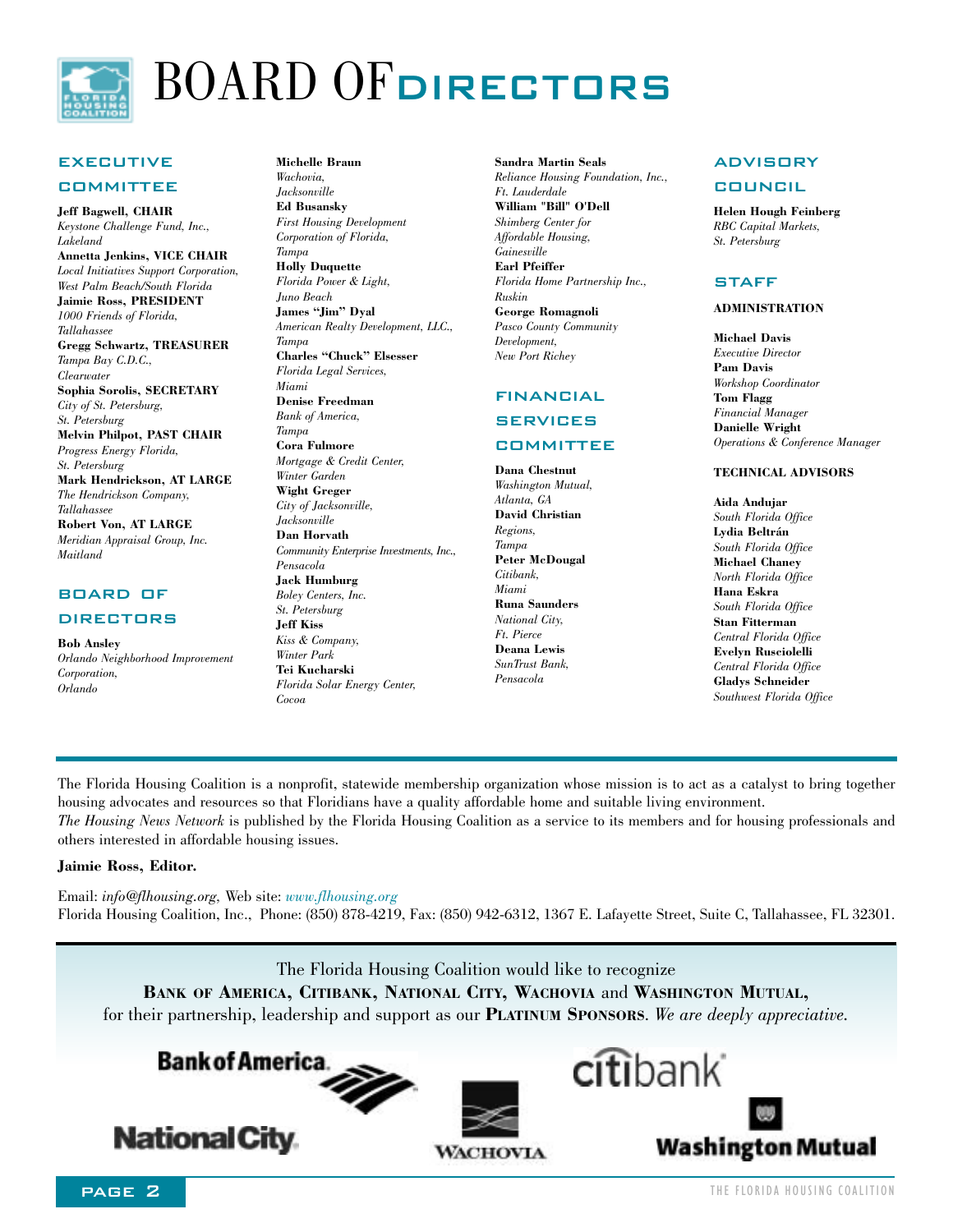



**Repeal of Cap Bills filed in House and Senate - Senator Geller and Senator King are co-sponsoring Repeal of the Cap legislation, SB 74.**

**Representative Ron Saunders has the identical bill in the House, HB 5.**

private sector developers are unable to access free federal tax credits- leaving millions of dollars to be used by other states at Florida's expense.

- Multiplier Effect: For every million dollars of state funding, \$10.36 million of economic activity is generated by housing construction. That means that with an appropriation of \$596 million, Florida could generate \$6.2 billion in economic activity.
- Job Creation: For every every million dollars of state funding, 106 jobs are created—that means that with an appropriation of \$596 million we can expect 63,000 jobs to be created.
- Sales Tax Revenue: For every every million dollars of state funding for housing \$98,711 of sales tax revenue flows to the state directly from purchase of building material and supplies. With an appropriation of \$596 million that would generate \$58.8 million in sales taxes for Florida.

*Economic Impact of Sadowski Act, White Paper analysis performed by: Mark Hendrickson, the Hendrickson Company.*

#### The Mortgage Foreclosure Crisis and Florida's Affordable Housing Programs.

The foreclosure crisis in Florida provides further evidence of the value in investing in Florida's affordable housing programs. Florida has been hard hit by foreclosures due to the subprime lending crisis. Borrowers who are losing their homes because they took out adjustable rate mortgages without the ability to make the payments upon reset (without selling or refinancing), are typically not the buyers in Florida's affordable housing programs. Florida's homeownership programs using SHIP or mortgage revenue bonds, receive home buyer counseling and are put into fixed rate long-term mortgages. If they are not qualified for a prime loan they go through credit repair programs until they are ready to become homeowners. ( See article on page 14 )

Much of the housing stock being foreclosed is beyond the purchase price of low income buyers. But there are some good opportunities due to the downturn in the market to purchase land and homes at reduced prices for the benefit

of Florida's low income population. This is yet another reason for the Florida Legislature to appropriate all the monies in the state and local housing trust funds for housing.

#### 2008 Provides a One Time Opportunity.

We have a one time opportunity in 2008 to stimulate the economy with housing money. Because of the cap on the trust funds, we will never again have anything close to \$596 million to invest in housing—at most we will have \$244 million (with negligible annual increases). That means none of Florida's programs like CWHIP, or the Preservation Loan Program to assist the extremely low income (See article on page 5) will have the opportunity to be funded.

It is not fiscally responsible to use housing dollars to fill the various gaps in the budget for programs that could not possibly boost Florida's economy the way housing would. Investing housing dollars in housing provides an immediate return to the state in increased documentary stamp taxes, in addition to the ripple effect of creating employment for the construction industry and all the other businesses related to the production and sale of affordable housing.

#### There is no "excess" of Sadowski trust fund monies.

Proponents of balancing the budget by raiding Florida's housing trust funds assert that there is an "excess" of housing trust fund monies—"cash that has just been accumulating year after year"—implying that somehow this money was not needed or spent on affordable housing as it could or should have been. The fact is that all the monies in the housing trust funds could and would have been spent on affordable housing if the legislature had appropriated those monies. There has been an intentional withholding of the Sadowski monies to the detriment of our economy, our workforce, and our most vulnerable populations, including the elderly, veterans, and people with special needs.

The cap of the Sadowski Act trust funds will already sweep approximately \$183.6 million dollars for fiscal year '07-'08 and '08-'09 from housing programs to general revenue. The Florida Legislature needs to think well about financial investment in our state's economy and use the balance of housing trust fund monies for housing.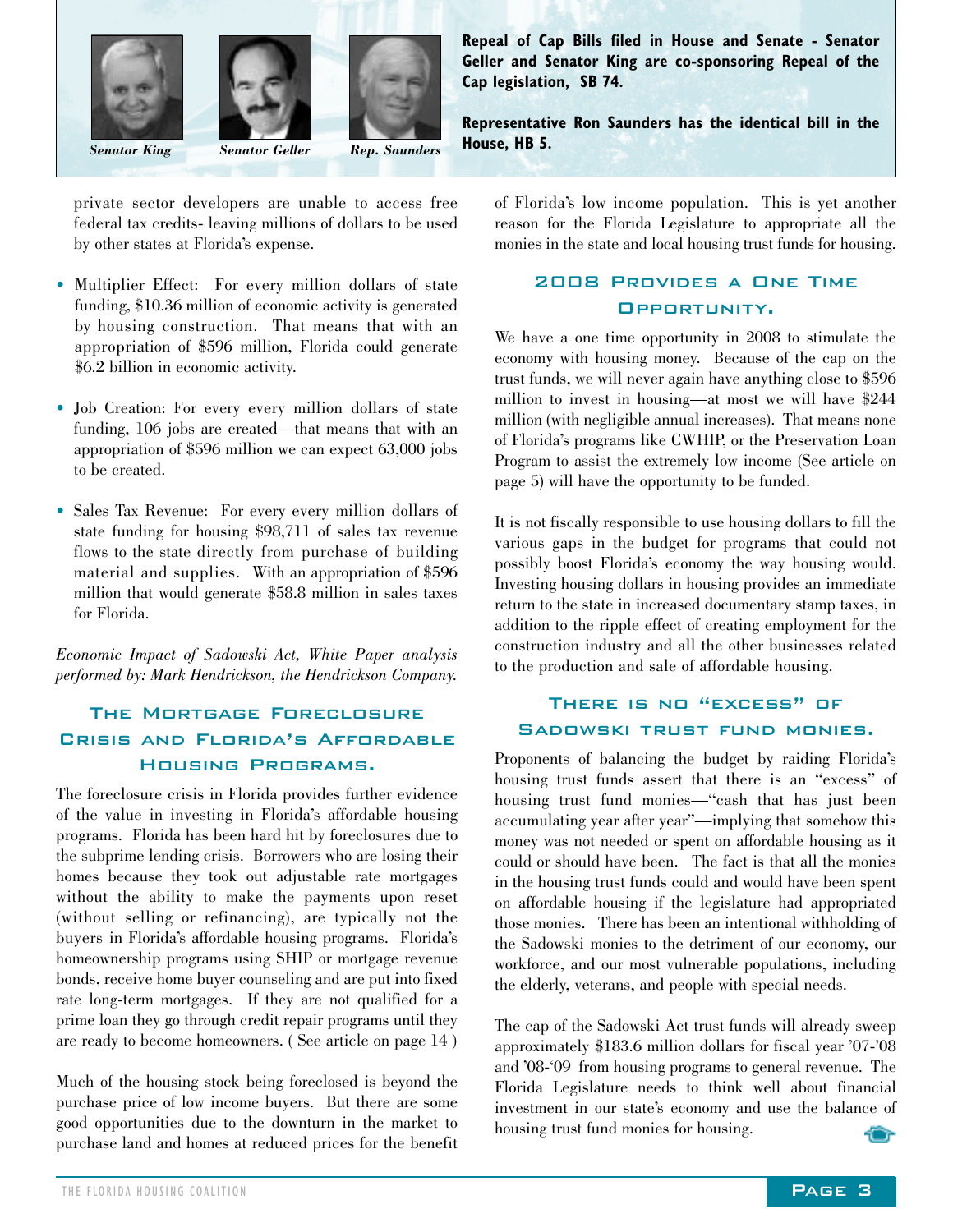

### **Florida's Sadowski/Workforce Housing Coalition Calls for Repeal of the Cap on the Housing Trust Funds**

- **1.** In 1992, the Florida Legislature established a dedicated revenue source for affordable housing along with creative and highly accountable programs for the use of those monies, known as the William E. Sadowski Affordable Housing Act. The Sadowski Act state and local housing trust funds have produced or preserved over 200,000 homes for Floridians.
- **2.** The Florida Legislature has closely scrutinized both the state and local housing trust funds and Florida's housing programs. These reviews have shown that **Sadowski Act monies have been an unequivocal success** in promoting home ownership, building quality rental housing, leveraging public dollars with private investments, and providing an economic boost to Florida far in excess of the amount of funds appropriated for housing.
- **3.** The Florida Constitution requires that all trust funds be reauthorized every four years. The state and local housing trust funds were last reauthorized, by unanimous vote of the legislature, in 2004. The trust funds must be reauthorized during the 2008 session.
- **4.** Beginning July 1, 2007, an arbitrary cap of \$243 million per year was placed upon distributions from doc stamps to the housing trust funds—\$150-\$300 million per year less than the dedicated revenue would have generated for housing in accordance with its design.
- **5.** Repeal of the cap will produce significant economic benefits for Florida. For every \$1 million of state funding, over \$6.05 million of housing is built and/or sold, \$10.36 million of economic activity is generated, \$4.05 million of earnings/income are paid, 106 jobs are created, and almost \$100,000 of sales tax is paid back to the State, directly attributable to the purchase of construction materials. Funding at the ten-year average uncapped amount of \$580 million compared to the \$243 million cap each year will produce 11,184 more housing units, \$1.77 billion more

economic activity, \$693 million of additional income, 18,114 more jobs, and \$16.8 million more sales tax revenue.

- **6.** The design of the funding for the trust funds was deliberately tied to documentary tax revenues so that as real estate costs and population increases drove up doc stamp receipts, the monies available for housing would increase proportionately.
- **7. Repealing the cap does not tie the hands of the legislature—if the funds are needed to balance the budget they can be utilized for that purpose.** In fact, the legislature HAS done this in the past, most recently in the budget crisis that followed post 9-11 revenue shortfalls.
- **8.** Between ongoing successful programs such as SHIP and SAIL, the new CWHIP and ELI Programs, and the ever looming need for funds for post-hurricane housing recovery, the legislature appropriated \$393 to \$443 million each of the past three years. Combined with increasing need to serve additional segments of the workforce, the need for housing funding will far exceed the \$500 million per year that would be distributed to the trust funds without the cap.
- **9.** The impact of the cap was not felt in FY07-08, because the legislature was able to appropriate trust fund balances that accumulated from the time of a de facto cap beginning in 2003, —thus allowing appropriation levels far in excess of the cap level. When the existing balances run out either this year or next, the combination of needs and current funding compared to available capped revenue is a train wreck in the making.
- **10.** Unlike many a crisis, Florida prepared for this one by creating an effective housing funding system. The Housing Trust Funds were designed to have more money available when more money was needed. Coupled with our innovative housing programs, we have enough resources to address the housing crisis—but only if the trust funds are reauthorized and the cap is repealed.

#### WORKFORCE HOUSING SADOWSKI **AARP FLORIDA**<br>CHAMBEI LOREN ASSOCIATION 次マ **FAC** FLORIDA OF EFAIROES Florida X Horida<br>X Impact

PonnelmenerCress, no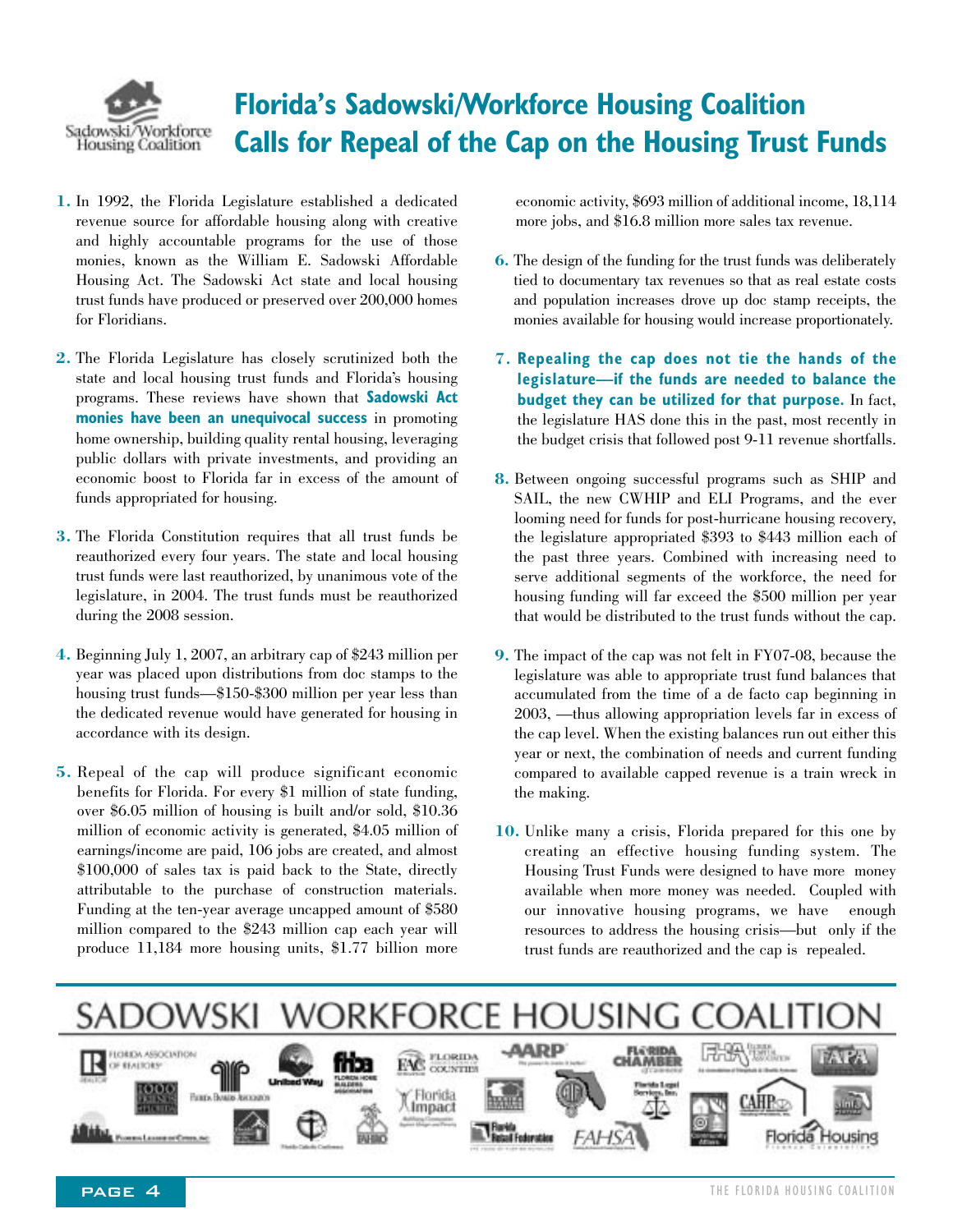

*Villa Maria is a 1924 building with classic Mediterranean structure, and 34 one-bedroom and studio units serving extremely low income elderly. This beautiful historic property sits one block from the ocean in an urban setting among upscale condominiums.* 

*When Roberto Datorre, president of the Miami Beach Community Development Corporation (MBCDC), first saw the Villa Maria Apartments he did not know the scope of the battle he was about to encounter. Knowing that this apartment complex was worth preserving, Datorre used every means possible to keep Villa Maria from being demolished by the initial buyer of the property, who planned to construct a six-story luxury condominium.* 

## Preservation of Affordable Rental Housing in the State of Florida

#### By Helen Hough Feinberg

 $\begin{array}{c} \begin{matrix} 1 \end{matrix} \\ \begin{matrix} 1 \end{matrix} \\ \begin{matrix} 1 \end{matrix} \\ \begin{matrix} 20 \end{matrix} \end{array}$ The Affordable Housing Study Commission<br>selected the topic of Preservation in<br>2004-2005 due in part to the Commission's<br>evaluation of strategies for housing extremely low selected the topic of Preservation in 2004-2005 due in part to the Commission's evaluation of strategies for housing extremely low income ("ELI") households the preceding study year and in consideration of the significant focus on preservation throughout the country. Timing was ideal for a comprehensive review given that the affordability restrictions for thousands of rental

units were due to expire in the coming years. Given the magnitude and importance of the topic, the Commission chose to dedicate an additional year to discovery, evaluation of programs and development of recommendations. This extended review culminated in the Commission's 2006 comprehensive strategy for preserving rental housing in Florida.

**THE EXTENT OF THE PROBLEM – THOUSANDS OF EXPIRING UNITS ON THE HORIZON:** To develop effective recommendations that encourage preservation of multifamily units restricted for low income households, the Commission studied each of the programs that fund affordable housing developments. These programs include HUD, Rural Development, Florida Housing Finance Corporation and local programs which serve households with incomes ranging from below 30% AMI up to 80% AMI. The Commission estimates that over the next five years, the affordability periods for 12,958 units will expire and over the next 10 years, the affordability periods for 17,190 units will expire.

A cumulative total of 237,674 units are estimated to expire over time.

| <b>INVENTORY</b>                |                                        |                   |  |
|---------------------------------|----------------------------------------|-------------------|--|
| Affordability<br><b>Periods</b> | <b>Projected</b><br><b>Expirations</b> | <b>Cumulative</b> |  |
| <b>Already Expired</b>          | 15,703                                 |                   |  |
| <b>Within 5 years</b>           | 12,958                                 | 28,661            |  |
| Within 10 years                 | 17,190                                 | 45,851            |  |
| Within 15 years                 | 8,961                                  | 54,812            |  |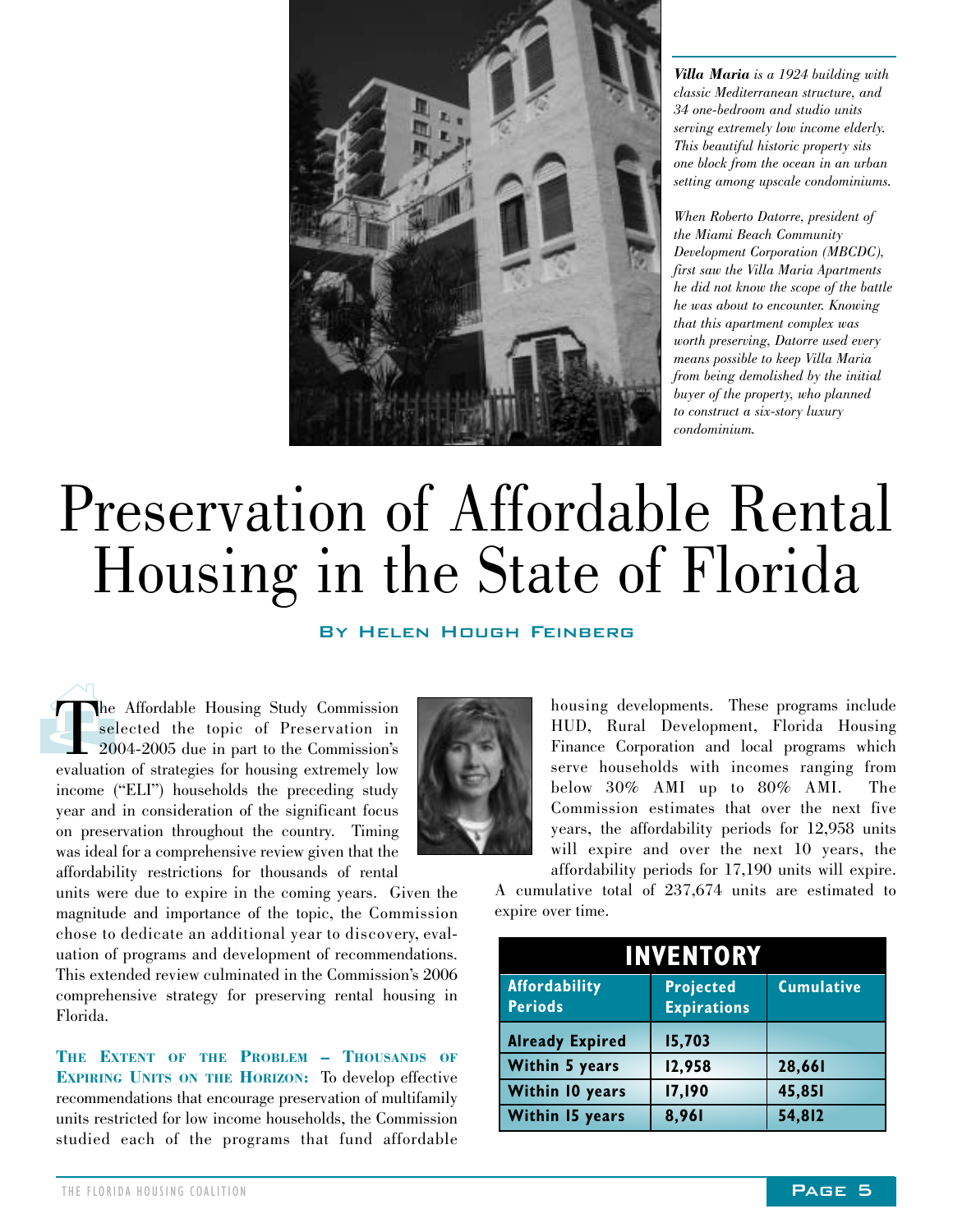### **EXPIRING PROPERTIES 2007-2015:**

**43,830 units at risk by 2015**

- **Highest concentrations in 5 counties**
- **75% of total in 13 counties**
- **Families and the elderly are most affected**
- **120,000 Floridians (est.) affected**

**BARRIERS TO PRESERVING AFFORDABLE HOUSING:** The Commission also examined the myriad of barriers to preserving affordable rental units, including:

• *Financial Barriers* – programs require low rents which generate limited surplus funds to address maintenance

and capital needs issues; limited subsidy, complex rules and sponsoring agencies with a multitude of rules and limited flexibility discourage purchasers who desire to maintain affordability.

• *Information Barriers* – preservation strategies generally require buyers with an intent to maintain affordability

to take a proactive approach before an owner converts units to market or sells to a market purchaser. Information on owner strategies and existing funding layers is not readily available to assist in creating a viable and specific preservation strategy for a property. Furthermore, programs providing the subsidy that will be part of any financing plan may not be available when the seller markets the property.

• *Capacity Barriers* – Non-profits and public housing authorities have the mission to engage in preservation activities but do not always have the financial resources or knowledge of the development process to effectively engage in preservation activities.

**THE IMPORTANCE OF PRESERVING UNITS WITH PROJECT-BASED RENTAL ASSISTANCE:** While the Study Commission applied a broad definition of "preservation" to consider any rental units acquired or rehabilitated with programs that impose affordable use restrictions, we quickly recognized the particular value of units with project-based rental assistance. These units constitute some of the most

affordable rental housing in the state. The following represent the number of units estimated to be available in the State of Florida that offer rental assistance:

- Rural Development: 11,171 units
- HUD Programs with rental assistance: 28,422

These units enjoy the benefit of significant federal subsidy funding that will terminate if the units are converted to market rate. The units also serve a wide range of households including elderly, persons with disabilities, families and farmworkers. Generally, tenants of a project with expiring rental assistance will receive a special "enhanced" voucher. However, some tenants have problems finding appropriate affordable housing even with this voucher. Moreover, once a tenant is no longer eligible under the program (for any reason), the rental assistance is permanently lost and will not be transferable to another person. This makes preserving

| 100 Units X \$300 (Assumed Average Operating Subsidy) | $=$ \$30,000 per month                |
|-------------------------------------------------------|---------------------------------------|
| \$30,000 per month X 12 months                        | $=$ \$360,000 annually                |
| \$360,000 annually X 20 years                         | $=$ \$7,200,000 over 20 years         |
| Present Value of Federal Rental Assistance            | $=$ \$4,129,171 at a PV Rate of 6.00% |

the actual unit important in ensuring the continuation of the subsidy. Consider the potential loss in federal funding if a 100 unit property with project based rental assistance is lost to the affordable housing inventory through demolition or conversion to market rate:

Housing ELI *(extremely low-income)* households is a very expensive proposition. Florida Housing Finance Corporation Programs are required to fund \$85,000 per unit to house ELI and the actual per unit cost is significantly greater when all factors of the development financing are considered. Rehabilitating existing projects with federal rental assistance can be much more cost effective, making it important to ensure that resources are available to sustain these development as safe, decent and affordable housing.

**SELECTED RECOMMENDATIONS:** The Affordable Housing Study Commission's Final 2006 Report should be reviewed for the complete list of preservation recommendations. The following represent a few key measures that the Commission felt would encourage preservation.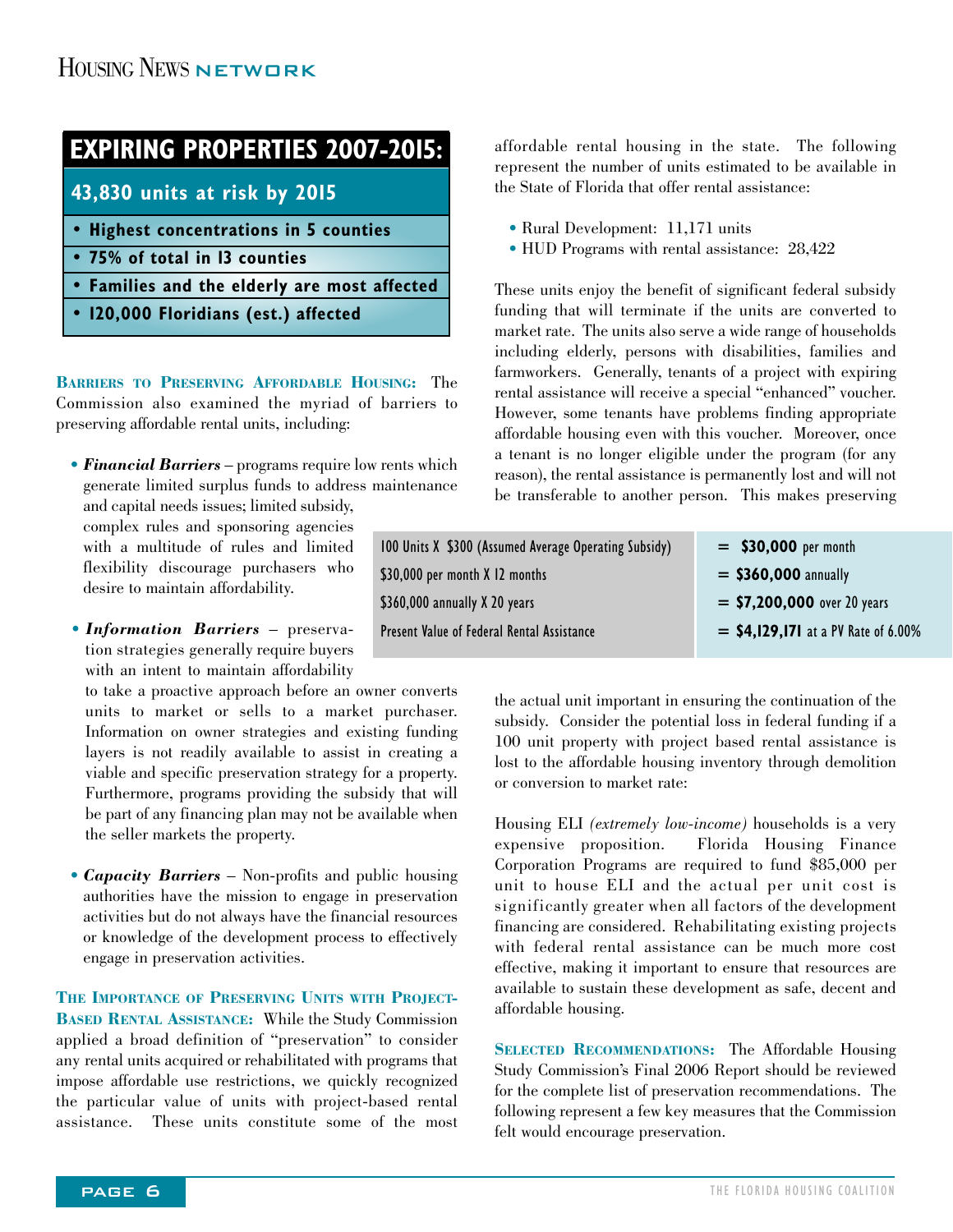• *Florida Housing Finance Corporation should create a Preservation Set-Aside for 9% Housing Credits:* The Commission deliberated extensively over this particular recommendation. At that time,

80% of a property's value before considering the cost of additional rehabilitation; a private lender may not be willing to underwrite 9% or 4% low income housing tax credits as "take-out" financing; and it is rare to find

Florida was the only state in the nation not prioritizing preservation in its housing credit program, by using a set aside, additional points or some other form of prioritization. Florida's long standing strategy of encouraging new construction has served the state well, but the time had come to address the escalating loss of projects with expiring subsidies. In the end, the

#### **WHY PRESERVATION MAKES SENSE**

- **Florida loses 2 units for every one it builds**
- **Preserving one unit costs 1/3 to 1/2 the cost of building one new unit**
- **Preservation can extend the useful life of thousands of existing units in "good bones" buildings already paid for by taxpayer dollars**
- **Preservation prevents displacement of thousands of low, very low and extremely low income families and individuals**

Commission determined there was significant risk associated with changing the existing point system –we would either over-compensate and disadvantage new construction properties or under-compensate and not achieve the intended goal. The Commission recommended a set-aside in the competitive 9% housing tax credit program as the best solution. This approach would likely result in a minimum number of preservation units being funded, as well as encourage an increase in preservation applications which might enjoy alternative funding if 9% credits were not received. The Commission was pleased to see Florida Housing incorporate such a set aside in the Universal Cycle.

• *The Florida Legislature should appropriate \$25 million for the creation of an affordable housing preservation bridge loan program to be matched by private lenders to create a program totaling a minimum of \$50 million. This appropriation should not supplant funding for existing affordable housing programs. The Commission arrived at this recommendation after noting a lack of affordable housing friendly bridge loan programs in the private sector, and hearing from the Wisconsin Housing and Economic Development Authority on the success of their bridge loan product. Some of the obstacles to using private bridge loans for preserving affordable housing include:* Private loans are generally 75%-

a seller content to wait up to a year while a prospective buyer applies for funding through the lengthy universal cycle. The Commission believes there is significant value in a bridge loan program oriented towards preservation, which would use a one-time appropriation of state dollars to leverage significant private and foundation sources for a revolving program. The Commission was pleased to see SB 1362 filed by Senator Fasano (R) to fund a bridge

loan program and we are hopeful that this proposed legislation will be passed in the 2008 session.

• *Full Funding Remains Critical:* In closing, preservation of affordable housing cannot occur without availability of subsidy from the State and Local Government Housing Trust Funds. Full funding of the Trust funds and full utilization of funding is necessary not only to preserve affordable units, but to ensure progress towards the goal that all Floridians have access to safe, decent and affordable housing as set forth in the Florida Statutes Chapter 420.0003.

For a copy of the Commission's complete preservation strategy, as well as previous annual reports, please visit the Study Commission's website at *www.floridahousing.org/AHSC*.

*HELEN HOUGH FEINBERG serves as Manager of the Housing Group for RBC Dain Rauscher. She has been responsible for structuring housing transactions for state and local issuers totaling approximately \$7 billion for over 20 years. Helen has structured many types of mortgage-backed financings including open indenture single family issues, REMIC CMOs, tax-exempt and taxable refundings, mortgage portfolio sales, 501(c)(3) multi-family open indentures, as well as virtually every type of multi-family transaction. Helen has a B.A. in economics and Spanish from Wake Forest University, and has completed graduate work in finance at the University of South Florida. She is a registered General Securities Representative and a registered Municipal Securities Representative as well as a registered Municipal Securities Principal. Helen has served as a member of Fannie Mae's Housing Impact Advisory Council and serves as a member of the Florida Housing Coalition Advisory Council. She currently serves as the chair of the Affordable Housing Study Commission.*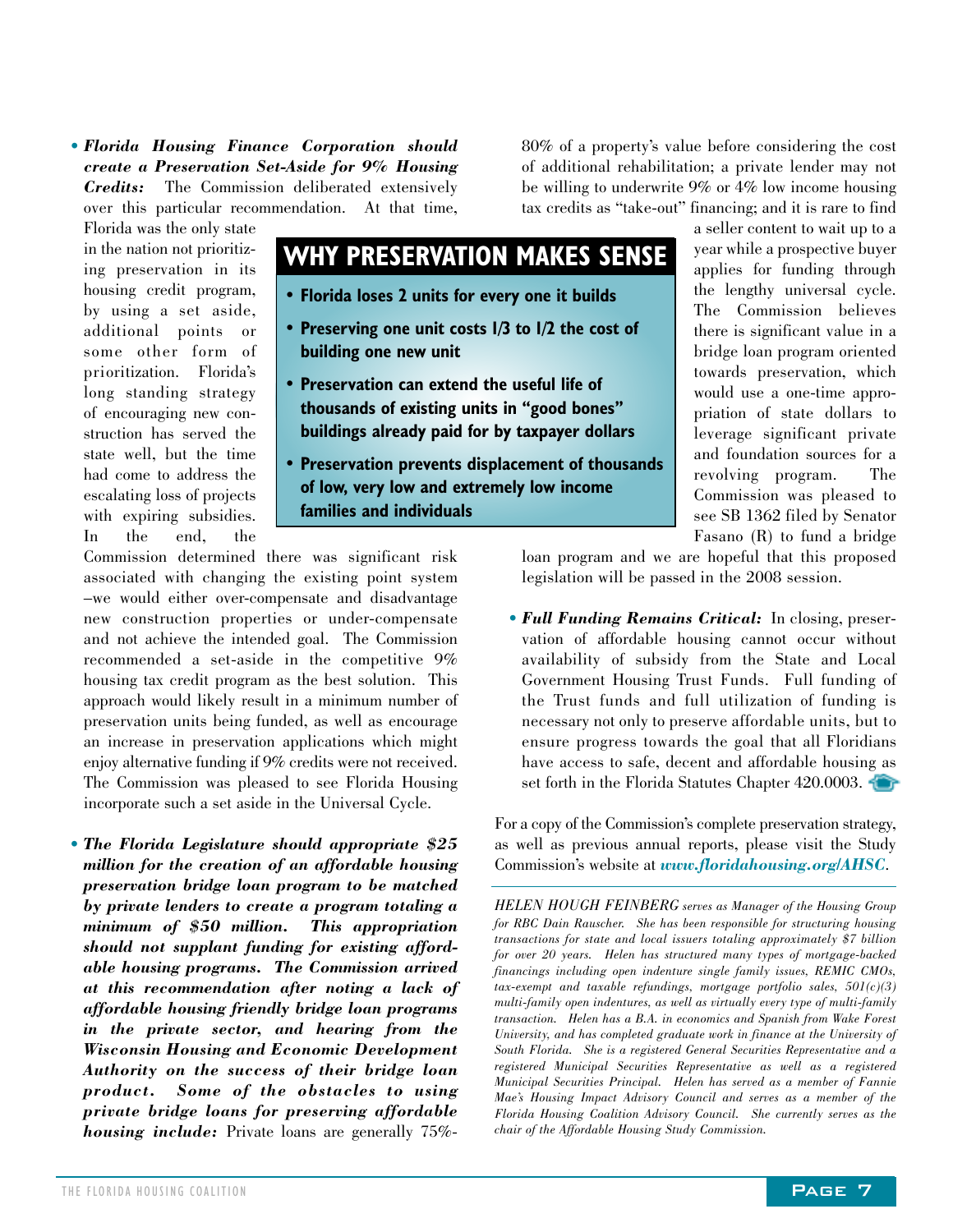

 $\mathbf{P}$ 

## Making the Case for Preservation with Data

#### By Patricia Roset-Zuppa

 $\bigoplus_{b}^{m}$ reservation of the affordable housing stock has been a major research focus for the Florida Housing Data Clearinghouse at the Shimberg Center for Affordable Housing at the University of Florida. This focus grew out of a mounting concern at the federal and state level about the loss of units in the assisted housing stock, and the impact this has on residents and local communities. To underpin the anecdotal evidence of properties already lost and to enhance the understanding of properties at risk of loss, the Clearinghouse started an effort to collect preservation-related data three years ago. In 2006, we developed a broader research agenda around this topic and partnered with the Florida Housing Finance Corporation to undertake a research project with support from the John D. and Catherine T. MacArthur Foundation. The project has two major objectives: to improve the availability of data at the national level and to enhance Florida's capability to produce information that will contribute to solutions to the housing supply challenges.

#### Preservation Defined and **DEFENDED**

Preservation of assisted multifamily housing means both maintaining affordability for low income households for an extended period, and keeping these properties in good physical and financial condition. Assisted multifamily properties have finite periods of affordability under the terms of their subsidies and use restrictions. At the end of the period of affordability, when market rents can be charged, the housing will likely be lost to low income families unless other funding can be secured to keep it affordable. Affordable housing developments can be at risk of loss prior to maturity of a subsidized mortgage if an owner decides to prepay the loan, which can be a financially attractive option in a strong local market. A property is also at risk if it faces large capital needs and repairs, but lacks the reserves and cash flow to address these. This situation can lead to default and foreclosure.

*Source: Florida Housing Data Clearinghouse, Shimberg Center for Affordable Housing (2007)*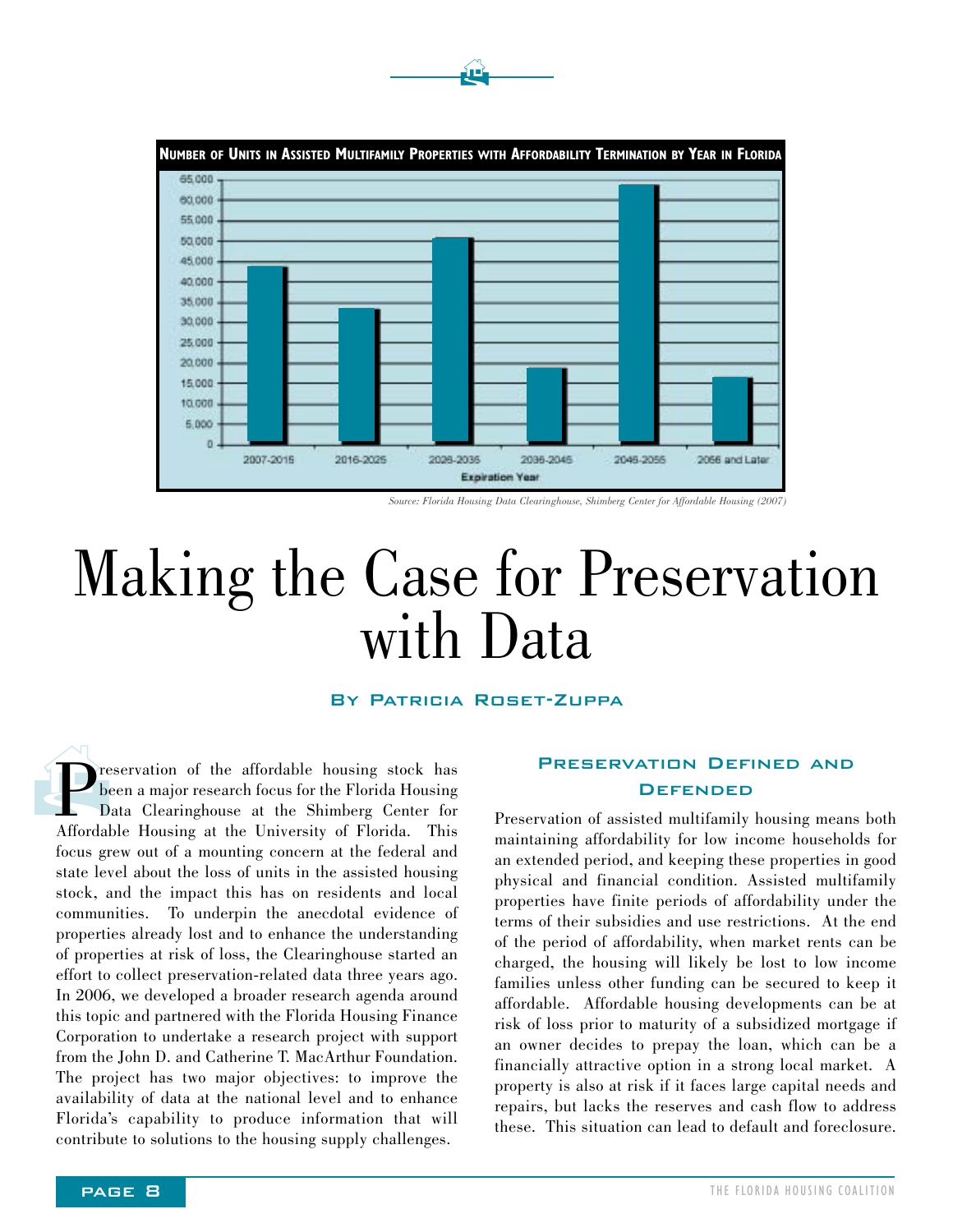In Florida, nearly two out of three low income renter households pay more than 40 percent of their income for rent. Preservation is an important strategy to address the existing and growing demand for affordable housing by low-income families. While new construction efforts also contribute to the supply of affordable units, new construction alone cannot catch up to the housing need and is often not as cost efficient as preservation of existing properties.

#### Florida's Assisted Housing **INVENTORY**

The cornerstone of our research has been the Assisted Housing Inventory (AHI) that is available on our website at *flhousingdata.shimberg.ufl.edu/AHI\_introduction.html*. This is a database of multifamily properties in Florida that

are privately-owned and funded under programs by the U.S. Department of Housing and Urban Development (HUD), U.S. Department of Agriculture Rural Development (RD), Florida Housing Finance Corporation and Local Housing Finance Authorities. AHI currently reports on 23 housing programs and lists more than 2,200 developments with over 272,000 units. In addition to general development data such as address, target population and housing programs, the AHI holds preservation-specific information such as expiration year of funding or use restriction, type of ownership and approximate year built.

Lost HUD-Assisted Properties

The preservation discussion has long focused on older assisted HUD properties built during the 1960s and early 1970s under the Section 221(d)(3) Below Market Interest Rate and Section 236 programs. The earliest properties first became eligible for prepayment in the 1980s and several owners decided to convert to market rate housing at that time. The preservation discussion was extended to the so-called newer assisted properties funded with HUD Section 8 project-based rental assistance and constructed between the mid 1970s and the early 1980s. Many of these older and newer HUD-assisted properties now not only have the option to prepay the subsidized mortgage or opt-out of a rental assistance contract, but are also in a state of physical

deterioration. In Florida, an estimated 5,800 units in these HUD-assisted properties have already been lost to the affordable housing stock as a result of mortgage prepayment or rental assistance opt-out since the 1990s. This figure underestimates the total number of HUD-assisted units lost to the affordable inventory, since it does not include units lost to foreclosure and demolition.

#### Geographic Concentration of At-Risk Properties

A simplistic approach to assess the number of units at risk of loss is to base the analysis only on the end date of the subsidy or period of affordability. This analysis is somewhat complicated for subsidized properties with more than one funding layer and multiple end dates,

> which applies to more than half of the subsidized properties in AHI. To address this challenge, the end date of the most restrictive funding program was used. The 2007 data show that the largest number of units are at risk during 2046-2055 (63,774 units), followed by 2026- 2035 (50,930 units) and 2007-2015 (43,830 units). The majority of units at risk after 2025 are funded by Florida Housing Finance Corporation programs. Prior to 2025, the majority of at-risk units are funded under HUD. This implies that many extremely lowincome households are at a high risk of displacement in the next

two decades, since more than 76 percent of all HUD units are estimated to serve this income group.

The immediate concern is for those units at risk to lose affordability restrictions by 2015. Almost 50 percent of these units are concentrated in five counties: Miami-Dade, Duval, Hillsborough, Pinellas, and Orange. An additional 25 percent of units at risk by 2015 are located in the following eight counties: Palm Beach, Broward, Brevard, Escambia, Polk, Alachua, Lee, and Seminole.

#### Risk Profiles to Target Resources

The Assisted Housing Inventory is a useful tool for creating nuanced risk profiles that, in turn, can inform policy

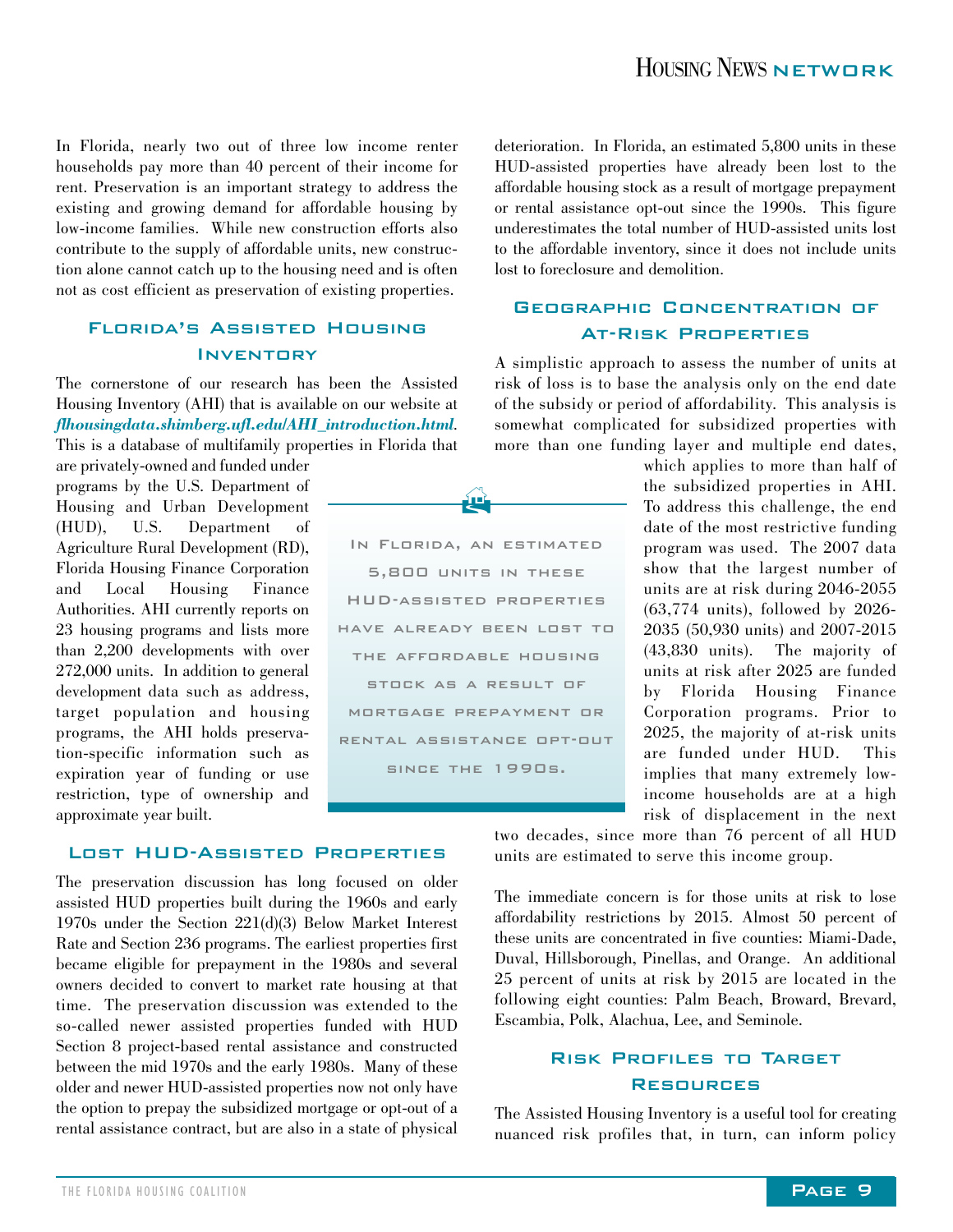#### **Total Units at Risk for Conversion 2007 - 2015**



2007 and 2015, ownership is for-profit/limited dividend/'other', target population is family, and HUD project rent to Fair Market Rent percentage is below 100 percent. 2) This risk profile is an assessment of risk developed by the Shimberg Center for Affordable Housing based on available data. The risk profile is a general indicator of heightened risk that a property may leave the affordable housing stock.

decisions about how to preserve affordable housing and which communities to target. We created two risk profiles of properties at risk by 2015, based on specific property characteristics (instead of only considering the end of the subsidy restriction). The first risk profile identifies properties at high risk of conversion to market rate housing. The second risk profile determines which properties are at high risk of deterioration and default.

The risk profile for conversion to market rate housing is based on three parameters: ownership is for profit or limited dividend, target population is family, and the project rent as a percentage of the Fair Market Rent is below 100 percent. As found by a 2006 HUD study, these are characteristics of properties that prepaid or opted out of a rental assistance contract. It confirms the general assumption that profit-motivated owners are driven by financial returns. If the project rent is lower than Fair Market Rent, the market offer opportunities to improve cash flow when converting to market rate housing. Our analysis identified 136 developments with 16,803 units at

risk of loss by 2015. Of these, a total of 98 developments with 10,499 units are exclusively funded by HUD.

The risk profile for deterioration and default is built on the following parameters: ownership is nonprofit, target population is family, and the approximate year built is prior to 1987. These characteristics are deemed indicators of higher risk of deterioration and default. The 2006 HUD study found that the majority of developments in foreclosure served families and had lower physical condition scores. This risk profile also assumes that the risk of deterioration and default mostly affects non-profit entities, because of the lack of capital reserves and limited access to capital from other sources. The analysis identified 37 developments with 4,928 units at risk. Of these, a total of 25 developments with 2,578 units are exclusively funded by HUD.

Estimating the number of units at risk based on affordability expiration dates and property characteristics is by no means an exact science that can predict owners' decisions. Also, not every property identified to be at risk will be worth preserving. But the judicious use of data can provide a general picture of the extent of the potential problem and the opportunity to preserve much needed affordable housing.

*The Florida Housing Data Clearinghouse is a joint project of the Shimberg Center for Affordable Housing at the University of Florida and the state of Florida through funding from Florida Housing Finance Corporation.*

*PATRICIA ROSET-ZUPPA works as a Research Analyst for the Shimberg Center for Affordable Housing. She brings to her role more than ten years of experience in research on urban planning issues and analysis of development feasibility in the private and non-profit sector. She is also enrolled in the Ph.D. program of the College of Design, Construction and Planning at the University of Florida. She can be reached at roset@dcp.ufl.edu.*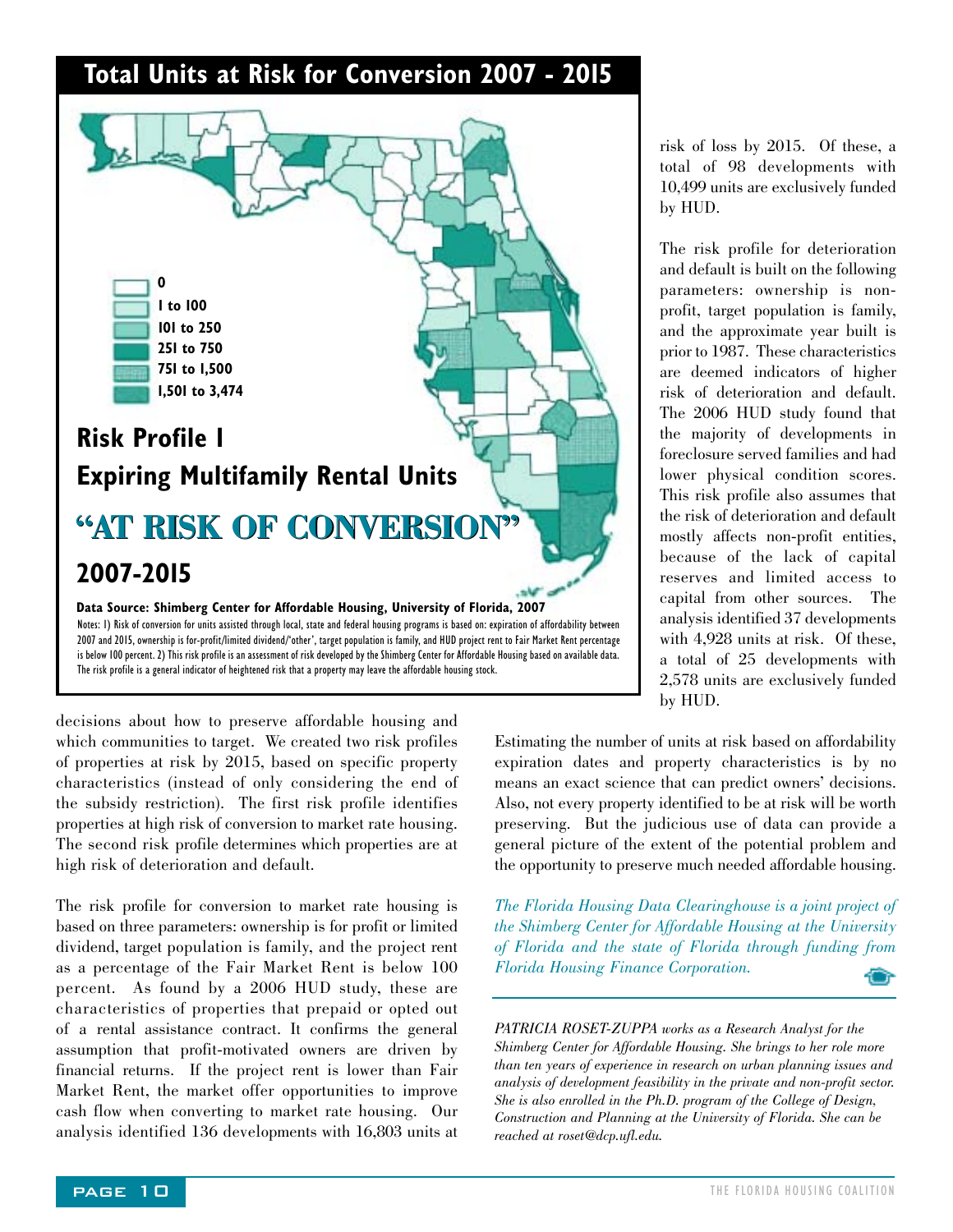# The Foreclosure Freefall in Florida: An Affordable Housing Perspective

 $\mathbf{P}$ 

By Gladys Schneider Florida Housing Coalition

#### **INTRODUCTION**

 $\begin{picture}(120,17)(-10,0) \put(0,0){\line(1,0){15}} \put(10,0){\line(1,0){15}} \put(10,0){\line(1,0){15}} \put(10,0){\line(1,0){15}} \put(10,0){\line(1,0){15}} \put(10,0){\line(1,0){15}} \put(10,0){\line(1,0){15}} \put(10,0){\line(1,0){15}} \put(10,0){\line(1,0){15}} \put(10,0){\line(1,0){15}} \put(10,0){\line(1,0){15}} \put(10$ I<sub>wor</sub> t has been called a "tsunami of foreclosure" nationwide and Florida is among five states at the epicenter. Expected to crest in 2008-09, the worst is yet to come with most experts blaming the crisis on weakening the economy domestically as well as negatively affecting institutional trading and the international banking industry. It is estimated

that over two million homes in America will go into foreclosure by 2008-09. It seemed like a fairy tale as Florida's homeowners and real estate investors watched home prices skyrocket from 2003 to 2006. Construction was booming and lines formed for pre-sales at condominiums and subdivisions. For homeowners, their equity ballooned, causing many to treat their homes as ATM machines, drawing out cash for home improvements, investing in second homes, and consumer spending. New homeowners jumped into the game, able to obtain financing from hybrid type mortgages with adjustable rates. Investors played a flipping game, buying homes with equity only mortgages, expecting to sell at a profit a few weeks or months later as values continued to spiral upward. Websites such as www.condoflip.com flaunted the reckless market where homes were purchased sight unseen by investors using online mortgage and real estate products. Vacant land was also gobbled up with most vacant lots in the huge pre-platted subdivisions of the 1970's being traded at least once during the 2003-2006 period.

Financing for the real estate bubble came from a favorable credit market. Interest rates were low which made purchasing more attractive. Mortgage backed securities increased



the secondary market for mortgages, providing more credit. Lenders were encouraged to be lenient with buyers, overlooking their actual income and ability to repay. The subprime mortgage market, serving those with lower credit rating and with looser lending criteria, offered exotic products, such as the 2/28 adjustable rate mortgage, Hybrid Arms and Option Arms. A low fixed teaser rate was in effect for the first two years,

which was reset to a much higher amount that increased monthly payments by over 30 percent. Prepayment penalties of up to 15 percent of the loan principal were in effect during the low interest period, severely discouraging a refinance to avoid the interest rate reset. The predatory nature of these loans led them to buyers with poor credit and lower ability to repay once the rates reset. According to the Center for Responsible Lending, there is a preponderance of subprime and predatory loans among minority communities and within inner city areas.

The high volume of these mortgages began to reset in 2006 and 2007, leaving thousands of buyers in homes they were unable to pay for or sell. The perfect storm occurred when home appreciation ground to a halt and lenders tightened credit. At the same time, the construction boom flooded the market with vacant inventory, dooming the upward price of homes and limiting the ability to sell. Since the loans had already been sold into the secondary market, there were no original lenders to negotiate with and foreclosure ensued.

The negative effects of the foreclosure crisis carry over into many sectors. Local governments will see a decline in the tax base as values fall and economic production will suffer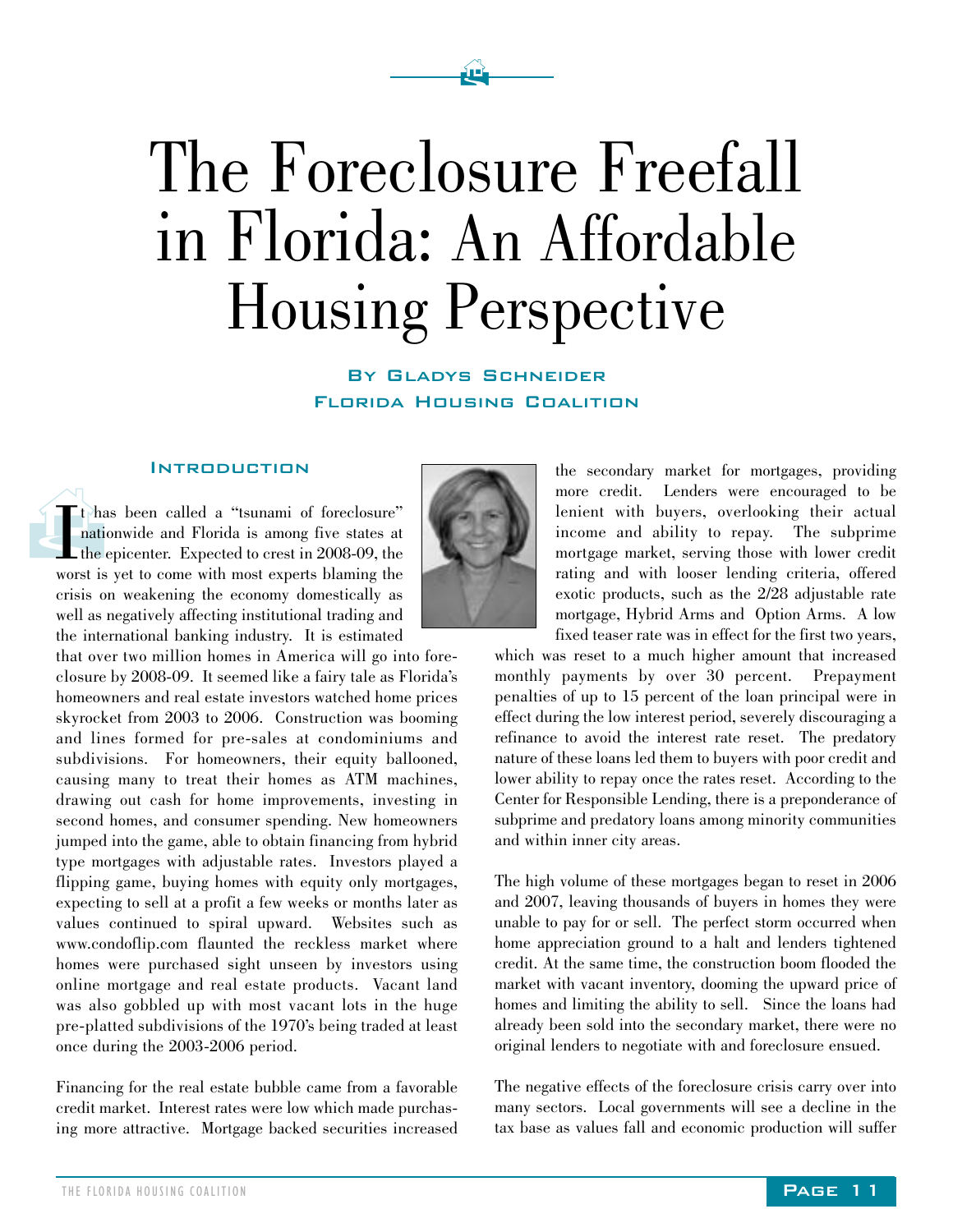#### HOUSING NEWS NETWORK

due to construction, spending and employment slowdowns. In Florida, where housing starts have fallen from 272,000 in 2005 to just 90,000 in 2008, the potential change in property taxes will be a projected loss of \$589 million. State sales taxes will be reduced by \$148 million or more. On a local level, neighborhoods that saw the most speculation will suffer with empty homes boarded up with for sale, for rent and public notice signs dotting the streetscape. The clustering of foreclosures leads to further decline in property values and damages the quality of neighborhoods. Unemployment has been gradually increasing but the trend is becoming clearly evident with the precipitous drop in construction. Even school districts are seeing a drop in enrollment as families relocate to find work. (Global Insight, The Real Estate Bubble)

#### **THE NATIONAL** Response.

The national response began on September 20, 2007, when the Federal Reserve Chairman, Ben Bernanke testified before the House of Representatives Committee on Financial Services on subprime mortgage lending and mitigating foreclosures. In his statement he urged cooperation among holders of mortgage backed securities and loan servicers, as well as federal action to encourage the Federal Housing Administration to "collaborate with the private sector to expedite the refinancing of creditworthy subprime borrowers facing large resets." To prevent inflation and loosen credit, the Fed has made minor reductions in the prime inter-

- **Massachusetts passed a 60-90 day delay on foreclosures to allow a review for predatory or unfair treatment. The state also entered into an agreement with the largest subprime lender in the state to immediately stop foreclosures until the Attorney General is provided with documentation. The state has also banned predatory foreclosure rescue schemes. The Boston Bar is providing training for pro bono lawyers willing to assist homeowners facing foreclosure. The Massachusetts legislation is specifically restricted to foreclosures of primary residences where the mortgagor owns no other real estate.**
- **In New York, a one year moratorium has been proposed on court ordered foreclosures. • Buffalo, NY is requiring banks holding foreclosed properties to maintain them to protect neighborhood appearance and property values.**
- **In Ohio, local sheriffs have been asked to give homeowners a 60 day foreclosure abatement on auctioning the homes they occupy. A similar effort allows homeowners to remain in their homes as renters or tenants at will. This prevents clusters of vacant homes that become a public safety hazard.**
- **The City of Baltimore, filed suit against Wells Fargo Bank for predatory and discriminatory lending. The city claims that the bank was steering minority home buyers into high-cost subprime loans.**
- **In Cleveland, the city filed against 21 banks claiming that subprime lending in inner city neighborhoods has created a nuisance and damaged property values and city tax collections.**

est rate. (Testimony, Chairman Ben S. Bernanke, Subprime Mortgage Lending and Mitigating Foreclosures, Before the Committee on Financial Services, U.S. House of Representatives, September 20, 2007).

The Joint Economic Committee of the U.S. Congress prepared a report in October, 2007 with a broad overview of the problem with specific recommendations. The study clearly showed that the subprime mortgages were the source of the foreclosure problem. Between 1998 and 2007, prime fixed rate mortgages had a fairly steady rate of foreclosure of two percent. Adjustable rate prime mortgages had a slightly higher rate of 4 percent. The subprime fixed rate mortgages fluctuated from 8 percent to 15 percent and down to 10 percent by 2007. But the subprime adjustable rate mortgage foreclosure rate grew steadily upward from 14 to 16 percent. The report noted that in Florida there were 708,195 outstanding subprime loans with a third quarter estimate of 157,341 subprime foreclosures, or 22 percent. The fact that the majority of resets started in 2007 and 2008 indicates that there will be an even higher percentage of foreclosure among this loan category. By the  $3<sup>rd</sup>$  quarter the report estimated that the cumulative loss in property value in Florida was over \$12 billion and the cumulative loss in property taxes was \$89 million.

The report recommendations include increased funding for counseling, statutory reform and streamlined conversion to FHA loans. An important reform that affordable housing providers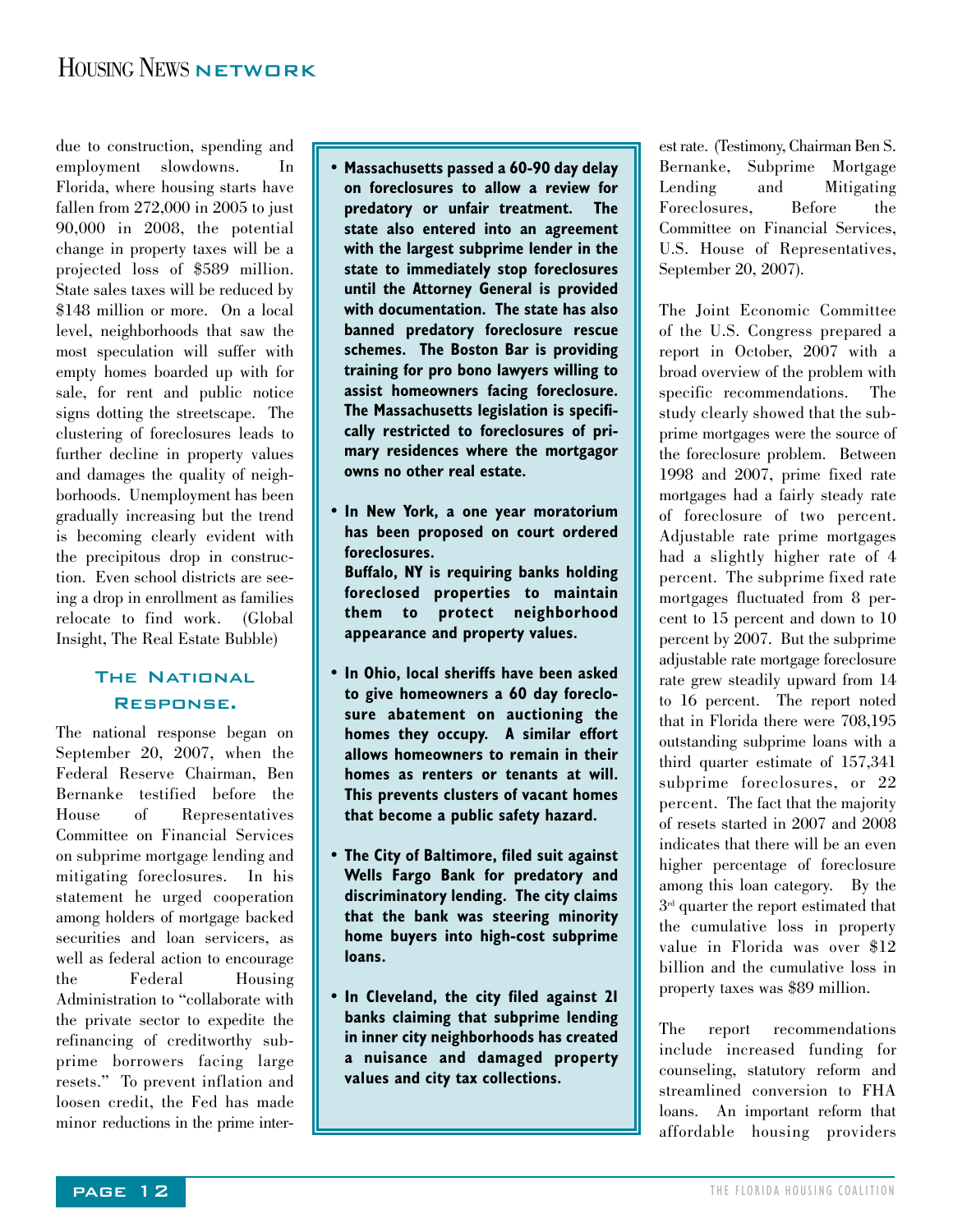consider a standard practice is that the federal government should require lenders to determine that the borrower has the ability to repay a loan at the fully-indexed rate and assume fully amortized payments. (The SubPrime Lending Crisis: The Economic Impact on Wealth, Property Values and Tax Revenues, and How We Got Here. Report and Recommendations by the Majority Staff of the Joint Economic Committee. Sen. Charles E. Schumer and Rep. Carolyn B. Maloney. October, 2007.)

The plan has been criticized as "too little, too late," particularly by the Center for Responsible Lending. The CRL estimates that only 7% of holders of subprime mortgages will qualify for the program. Hundreds of thousands of 2/28 ARM's made in 2005 will have already reset and will not be eligible for a modification. Also, those who have already fallen behind in their payments will not qualify as the program is only for those loans not in delinquency. Finally, the plan is in effect voluntary.

The U.S. Treasury responded with a three part plan to counter the expected 1.8 million interest rate resets among subprime mortgages. The first part is mortgage counseling through the HOPE NOW alliance to avoid preventable foreclosures. The HOPE NOW alliance has grown to include as members 90 percent of the subprime servicing market including

#### **HOW FLORIDA HOUSING PROGRAMS BUCK THE FORECLOSURE TREND**

**Lee County Housing Development Corporation has built over 200 homes for very low and low income buyers. Applicants must complete a homebuyer training course plus undergo any credit rebuilding needed to qualify for a first mortgage from a financial institution. All loans are fixed interest with reduced closing costs. Foreclosure rates among these homeowners is almost nonexistent.** 

Lenders and services have had the opportunity to modify mortgages yet according to a Moody's Investor Services study, only 1 percent of resetting subprime mortgages had been modified through July of 2007. There is little to guarantee that those borrowers who receive modifications will not lose the equity in their homes due to pre-payment penalties or be put into another bad loan. There

remains the business as usual incentive for servicers, lawyers and lenders to reap the profitable fees generated from the foreclosure process. (Statement of Center for Responsible Lending in Response to President Bush's Plan to Address Foreclosure Crisis, December 6, 2007)

#### The Florida Experience.

Florida's foreclosure rate has landed it second in the nation. Florida has experienced foreclosure filings for over 200,000 properties in 2007, according to Realtytrac, a company that publishes the largest database of foreclosure properties. Realtytrac, the foreclosure data provider for the Wall Street Journal's Real Estate Journal, estimates that when year end activity is collected, it is likely that 14,000 homeowners will have lost their Florida homes to foreclosure sales. Florida's foreclosure rate ranks it second highest in the nation, based on November activity, with one foreclosure filing for every 282 households. In comparison, the U.S. rate was one foreclosure for every 555 households.

#### How has this Affected the Affordable Housing Industry

Two questions emerge for the Florida situation. How many of the foreclosures are for non-homesteaded, that is investor owned properties? And to what extent are the foreclosures

the major non-profit mortgage counseling organizations, trade associations and investors.

Second, the mortgage industry is encouraged to develop new products that will enable people to stay in their homes. An example already implemented is the FHASecure program which allows eligible borrowers to refinance into FHA loans. Congress passed the Mortgage Forgiveness Debt Relief Act, which prevents borrowers who receive a reduction in their interest rate and debt to avoid having to pay income taxes on the relief.

Third, a systematic streamlining process is envisioned that will help borrowers quickly navigate a workout solution that follows a loss mitigation strategy for the mortgage industry. This streamlining walks a fine line with abrogating the contracts among investors in mortgage backed securities, who use a strategy for mortgage modifications provided by the American Securitization Forum. This system is a myriad of complications both operationally and financially as loan originators must be located to help fast track troubled homeowners into refinancing, rate freezes and term modifications. (Remarks by Treasury Secretary Henry M. Paulson, Jr. on Housing and Capital Markets before the New York Society of Securities Analysts, January 7, 2008)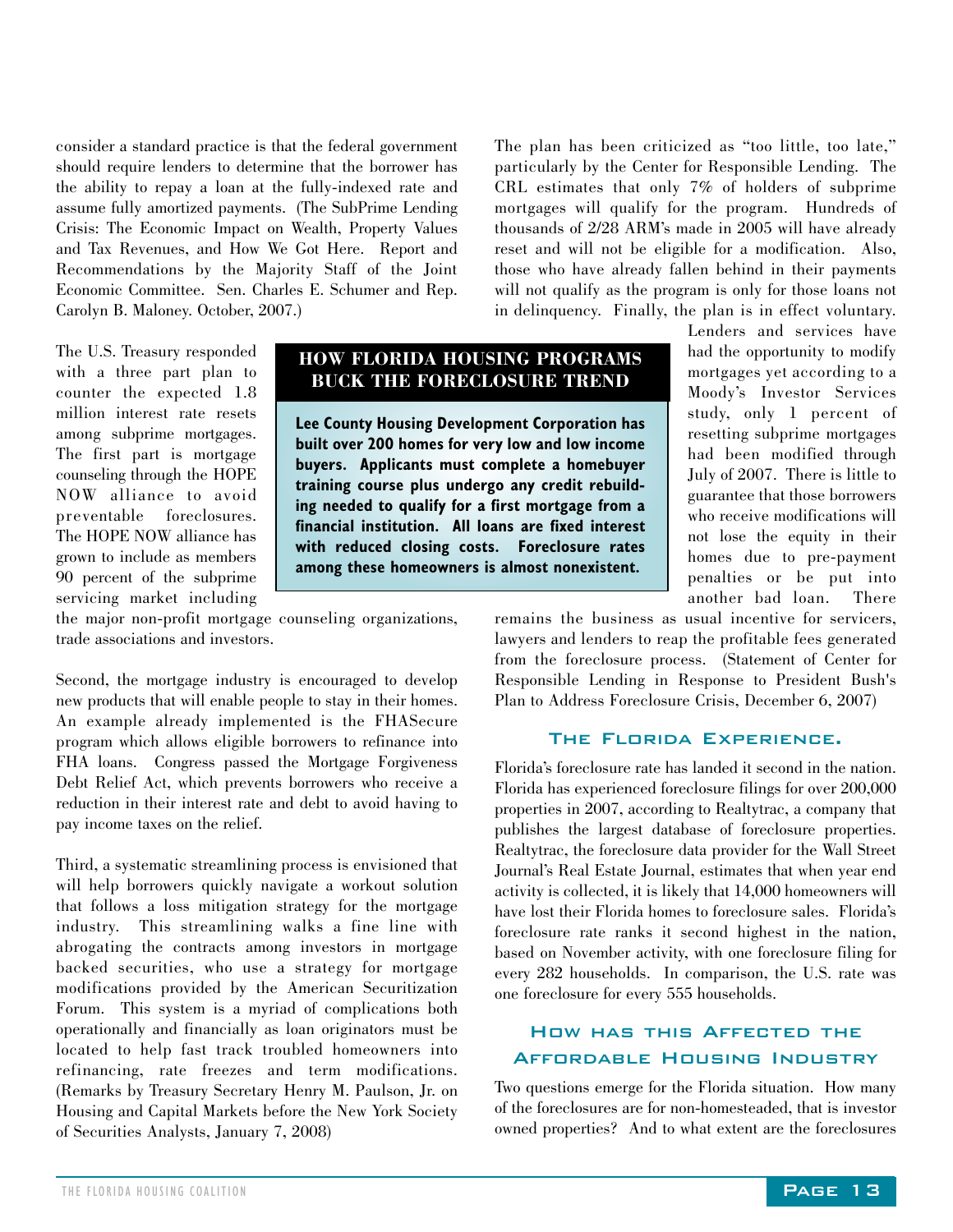#### HOUSING NEWS NETWORK

affecting subsidized homes- properties purchased with some type of program assistance such as SHIP, HOME, or HOP? The use of best practices among SHIP and other affordable subsidized housing including homebuyer counseling and the use of prime, fixed rate mortgages protected these homeowners. Data from some areas indicate that investor properties are the majority share of the foreclosures. For example, of the 1,441 foreclosures filed in Lee County in December, 2007, 433, or 31 percent, were for primary, homesteaded residences. This doesn't lessen the painful losses experienced by those households who lose their homes. (News-Press, January 9, 2008)

During the bubble, residential prices increased over 80 percent in Florida while incomes remained relatively flat. Florida's affordable housing providers watched land costs spin out of reach while at the same time previously subsidized homes were sold off as buyers cashed in on the bounty. While subsidies were repaid and recaptured, the returns were no longer adequate to subsidize new buyers. Many communities resorted to shared equity mortgages



"Foreclosure calls to us have skyrocketed in just three months. We are now getting up to 50 new calls a day from families facing foreclosure. Just shy of 100% of those calls are from families we did not counsel or train or finance. In most cases, when a family is properly trained, counseled, and financed, they do not go into default. The best foreclosure prevention initiative is pre-purchase training and counseling. Our comprehensive homeownership services now include foreclosure intervention clinics geared toward quick collection of family data for negotiation with the lender."

Arden Shank Executive Director & President Neighborhood Housing Services



"Like most housing counseling agencies we have seen a marked increase in foreclosure clients from 2006 to 2007. We have experienced a 222% increase during that time period (148 foreclosure clients in 2006, 328 in 2007). The majority, if not all of these homeowners have not had the benefit of pre-purchase counseling or first time homebuyer education. According to our figures, the foreclosure clients that have received either homebuyer education or pre-purchase counseling is less than 1% of our total foreclosure clients. This statistic validates the effectiveness of pre-purchase education and counseling. Since the inception of our foreclosure program we have provided services to 1,168 area residents."

Gregg Schwartz President & CEO, Tampa Bay CDC and community land trust models to preserve the affordable housing inventory.

Foreclosure rate increases among SHIP subsidized homes is not expected to mimic the national trend. Most first mortgages with SHIP assistance have fixed interest rates and are not part of the subprime market. The pre-purchase homebuyer counseling process that is commonplace with the SHIP program gives the SHIP homebuyer a better understanding of mortgage responsibilities.

#### **CONCLUSION**

While foreclosure is always a reality in the homeownership business, the typical causes are unexpected medical expenses or loss of employment. Florida has weathered its share of natural disasters, it will recover from the subprime mortgage crisis eventually and with significant intervention. The good news is that the assisted inventory is minimally affected, due to the best practices followed by the state's affordable housing providers, both public and private. 400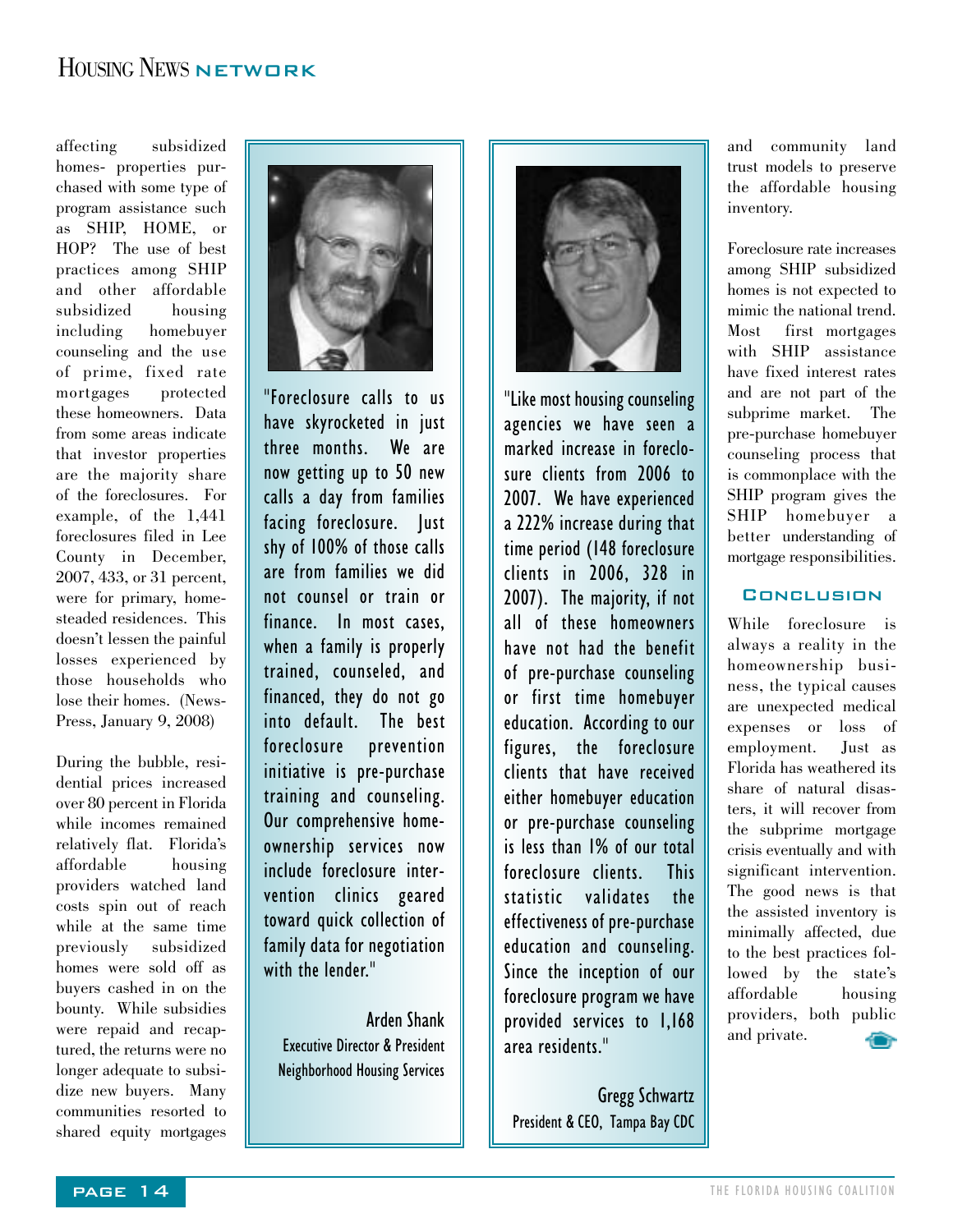# Training Foreclosure Counselors

 $\mathbf{\hat{F}}$ 

#### BY CORA FULMORE

The Homebuyer<br>Counseling,<br>Counseling requires Counseling, Foreclosure one-on-one relationships that require trust and confidence in the counselor, the family in foreclosure and the process. Foreclosure counselors are seen by lenders as facilitators to mitigate losses, while buyers and



*Cora Fulmore, President of the Mortgage and Credit Center and Florida Housing Coalition Board Member, provides homebuyer counseling and foreclosure prevention training with the Florida Housing Coalition.*

owners see the counselor as an advocate. Counselors must design a plan that achieves the objective of the owner based on their willingness and capability. The counselor establishes a course of action with specific tasks to be followed. Knowledge of the servicing practices, foreclosure laws and options are essential for the counselor. The counselor must start by evaluating the situation to determine where in the process a delinquency or default might be. Since Florida requires a judicial process for the foreclosure of a real estate mortgage, the counselor needs to understand the timeframe and procedures involved.

The foreclosure counselor will be familiar with the causes of delinquency. These include divorce, marital problems, or the death of a family member. Job loss or reduction in income can trigger foreclosure as well as a major illness and medical bills. Other causes include excessive financial

#### The next Foreclosure Prevention Workshop offered by the **Florida Housing Coalition will be on April 1, 2008 at the Crowne Plaza Hotel in West Palm Beach.**

For those working toward the joint homebuyer counseling certification from and the Florida Housing Coalition and NeighborWorks, attendance at this workshop will serve as one of the required courses for that certification.

#### *This workshop will address:*

• Foreclosure prevention through best practices for homebuyer counseling, underwriting, and subordination policies, so that barring unexpected illnesses or loss of employment, there would be no foreclosure.

evaluate the financial picture and pinpoint the time constraints with regard to late payments and reinstatement. The homeowner needs to be given realistic advice and to understand if the problem is curable or not.

obligations, poor money management, unexpected repairs or other problems such as substance abuse. The consequences of foreclosure are dire: the loss of shelter, loss of credit, extreme stress on the family, and unexpected tax consequences. The counselor must

In working with the lender or servicer, the counselor will be able to determine if the property should be sold and what type of sale. Other options include a deed in lieu of foreclosure or a short sale. All of this is based on the financial condition of the owner.

The role of the counselor will be greater with the systematic streamlining of mortgage modifications proposed by the U.S. Treasury. If the loan servicer is willing and the originator of the mortgage can be located, there is a complex plan for modifying mortgages. This will be advanced territory for the state's mortgage counselors.

- Foreclosure intervention and the foreclosure counselor's role, for those rare instances when assisted housing is in trouble, and for the all too common instances when those who did not have the benefit of affordable housing assistance, entered into the sub-prime mortgage market.
- Changes to the credit market that will affect future low income affordable housing buyers.

#### *Who Should Attend:*

- \* Housing Counseling Providers \* Community Lenders
- \* Local Government Housing Administrators \* Nonprofit Affordable Housing Developers

There is no fee for this training. Go on-line *www.flhousing.org* or Call 1-800-677-4548 to register.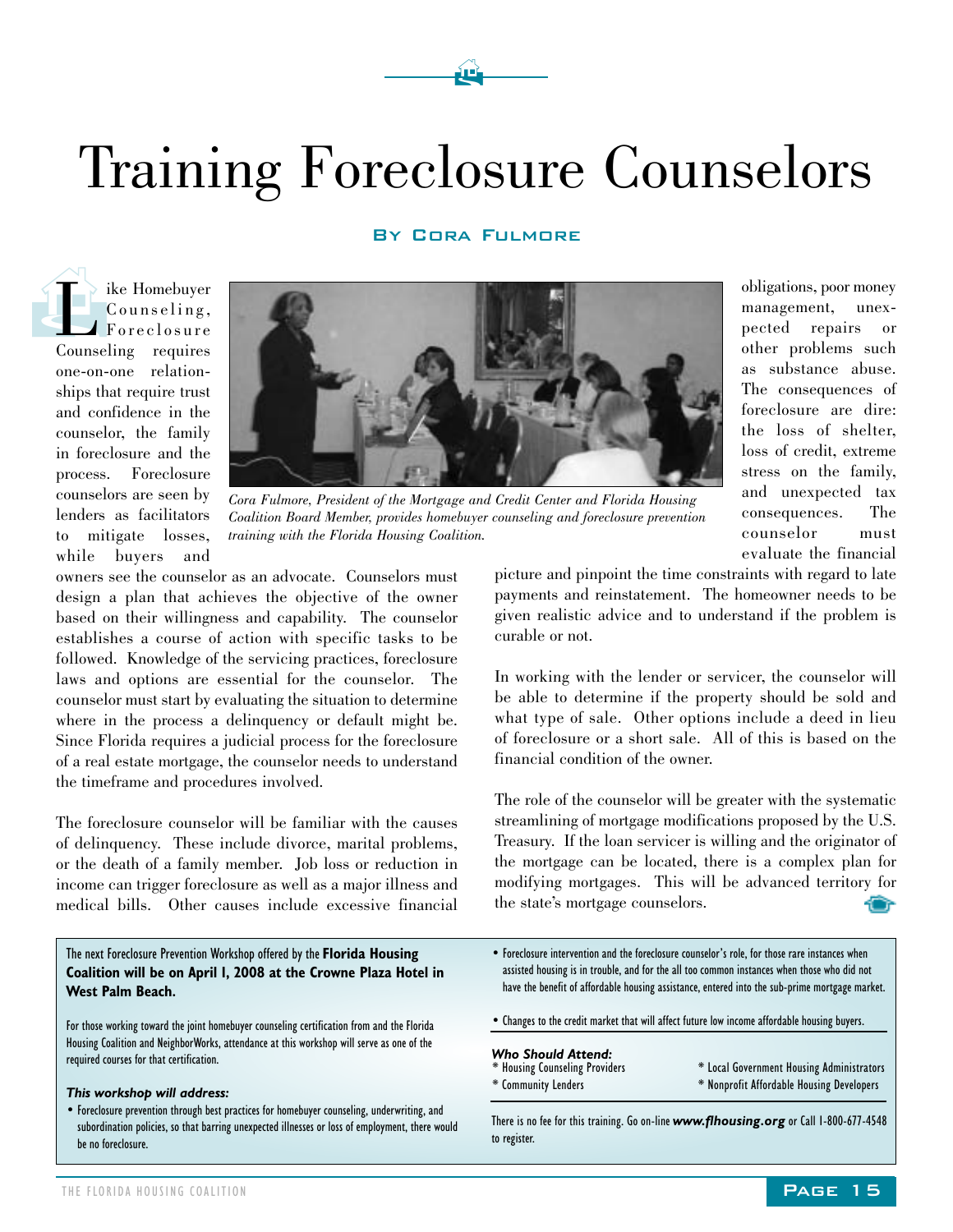### **The Florida Housing Coalition's 21st Statewide Annual Conference**





#### **GREEN HOUSING TRACK**

Building green is an integral component to building affordable. The 2008 conference will highlight Green Housing with an entire track devoted to what it means to build green, providing practical guidance from the cost benefit analysis and financing of green housing to what strategies and products make the most sense. Workshops will feature speakers from Florida and around the nation who can model best practices from their own experience.



#### **PUBLIC POLICY PLENARY**

National and state experts engage in a lively discussion about the new environment for affordable housing, including what effect the market rate housing slump has on affordable housing, climate change and green housing, and what our industry should be doing to move affordable housing to the forefront during this time of budget deficit.

**....AND DOZENS OF WORKSHOP SESSIONS COVERING NUTS AND BOLTS AND CUTTING EDGE AFFORDABLE HOUSING ISSUES.**



**FEATURING** 

State of the State **Address** by **Tom Pelham,** Secretary, Florida Department of **Community Affairs** 



and **Steve Auger**, Executive Director, Florida Housing Finance **Corporation** 



**Community Land Trust Institute Networking Reception for Community Land Trusts**

**In addition to our traditional expo showcasing a variety of financial resources for affordable housing, we will have a green expo. Contact the Florida Housing Coalition at 850/878/4219 if you are interested in reserving an exhibit space.**

#### **THANK YOU**

Our annual conference would not be possible without our Partners for Better Housing at all levels. We especially recognize our

**PLATINUM SPONSORS**

**BANK OF AMERICA • CITIBANK • NATIONAL CITY • WACHOVIA • WASHINGTON MUTUAL**

**GOLD SPONSORS**

**Credit Union Housing Partners, LLC. • FHL Bank of Atlanta • Progress Energy of Florida • Regions • SunTrust**

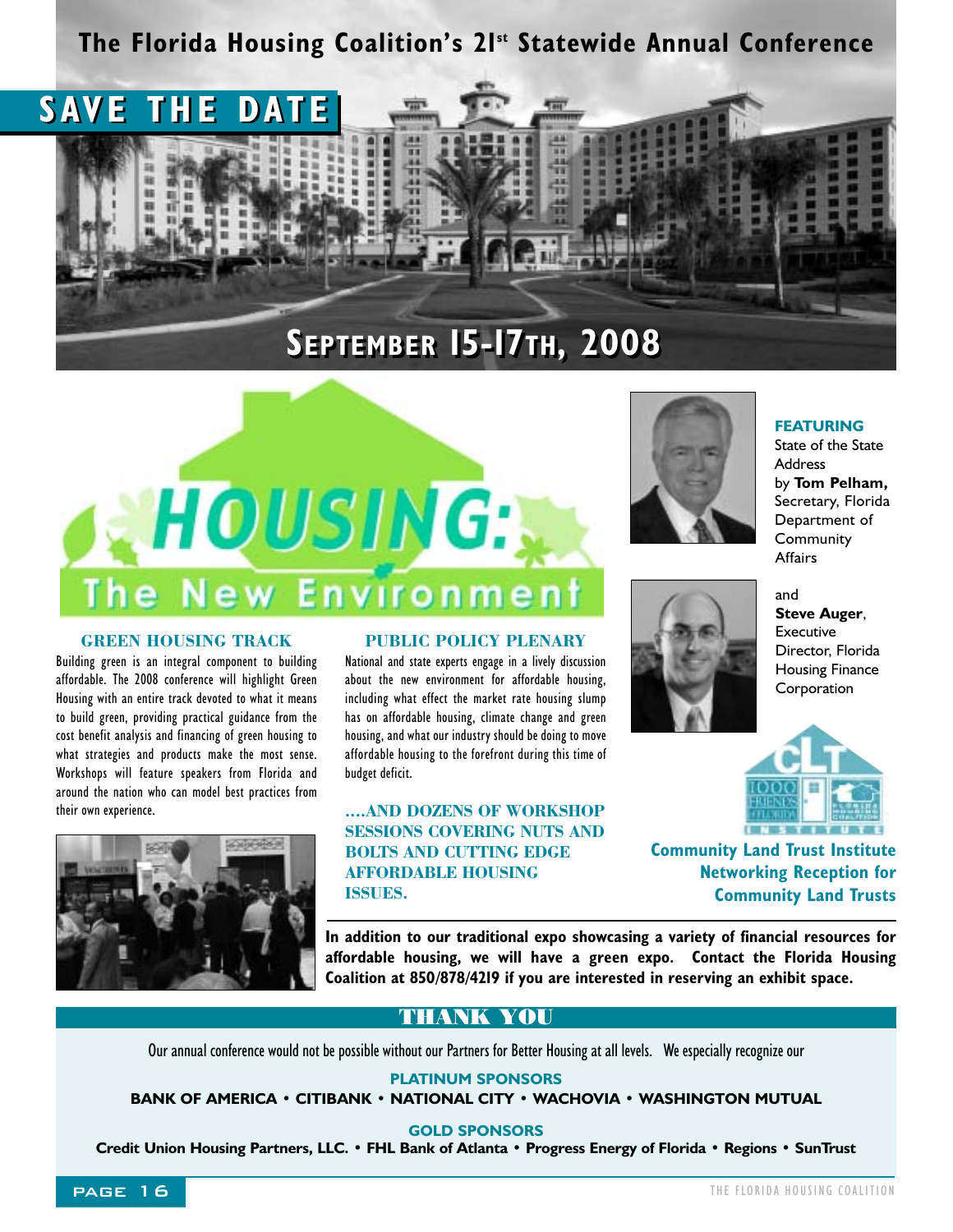

*One of the 10 homes built for and sold by the Hannibal Square Community Land Trust in Winter Park; highlighted in the Summer Conference 06' issue of the Housing News Network Journal.*

# Community Land Trusts: *On the Move in Florida*

By Gladys Schneider Florida Housing Coalition

ust one year ago in Florida, there were 17<br>
community land trusts and the formation<br>
of 12 more were being considered by<br>
various local governments or housing nonprofit ust one year ago in Florida, there were 17 community land trusts and the formation of 12 more were being considered by organizations. This year, 24 community land trusts are in operation and 10 are in exploratory stages. The Florida Community Land Trust Institute and the Florida Housing Coalition have

been assisting both established and exploratory Community Land Trusts around the state, with particular emphasis on those issues raised at the Florida CLT caucus.

At the Florida Community Land Trust Caucus, sponsored by SunTrust and held at the Florida Housing Coalition's annual conference last September, participants addressed a variety of issues of common concern. The most pressing was the ad valorem tax issue, which is presently being re-addressed by the 2008 legislature (see sidebar on page 23). The caucus participants also touched on the critical need for CLT homebuyer education, sufficient operating funding for the community land trust, and the know-how to set price points. At the caucus, we announced the launch of the Florida CLT blog, hosted by the Florida Community Land Trust Institute. This site is an opportunity for community land trusts and the curious to post questions and comments as well as link to valuable sites and resources.

#### How to use the blog

**Log on to our website,** *www.flhousing.org* **and click on Nonprofit Developer Tools. Scroll down to the Community Land Trust Blog link which will take you to** *floridacltinstitute.blogspot.com***.** 



#### Community Land Trusts Coordinated with Inclusionary Housing **PROGRAMS**

Community land trusts were formed and considered for many reasons. Over the past three years CLTs were contemplated in

Florida as a response to out of control property value inflation. They were also viewed as an adjunct to inclusionary housing ordinances under consideration around the state. One of the most important rationales for the community land trust model is to provide a permanent inventory of affordable housing.

Many Florida communities are examining inclusionary housing ordinances not only to create a more balanced share of affordable housing, but also to create a sustainable inventory. Several communities, including the City of Destin, Palm Beach County, Martin County, and St. Lucie County view the community land trust as the receiving end of housing units that are mandated under some type of land use requirement for the production of affordable housing units. In Monroe County, funds that have been generated from a fee in lieu provision have been transferred to the Middle Keys Community Land Trust to offset impact fees for the Woods Corner Plantation CLT project. In Lee County, linkage fees have been considered for both residential and commercial projects, with the funds used for CLT activities, including land acquisition.

*Continued on page 18*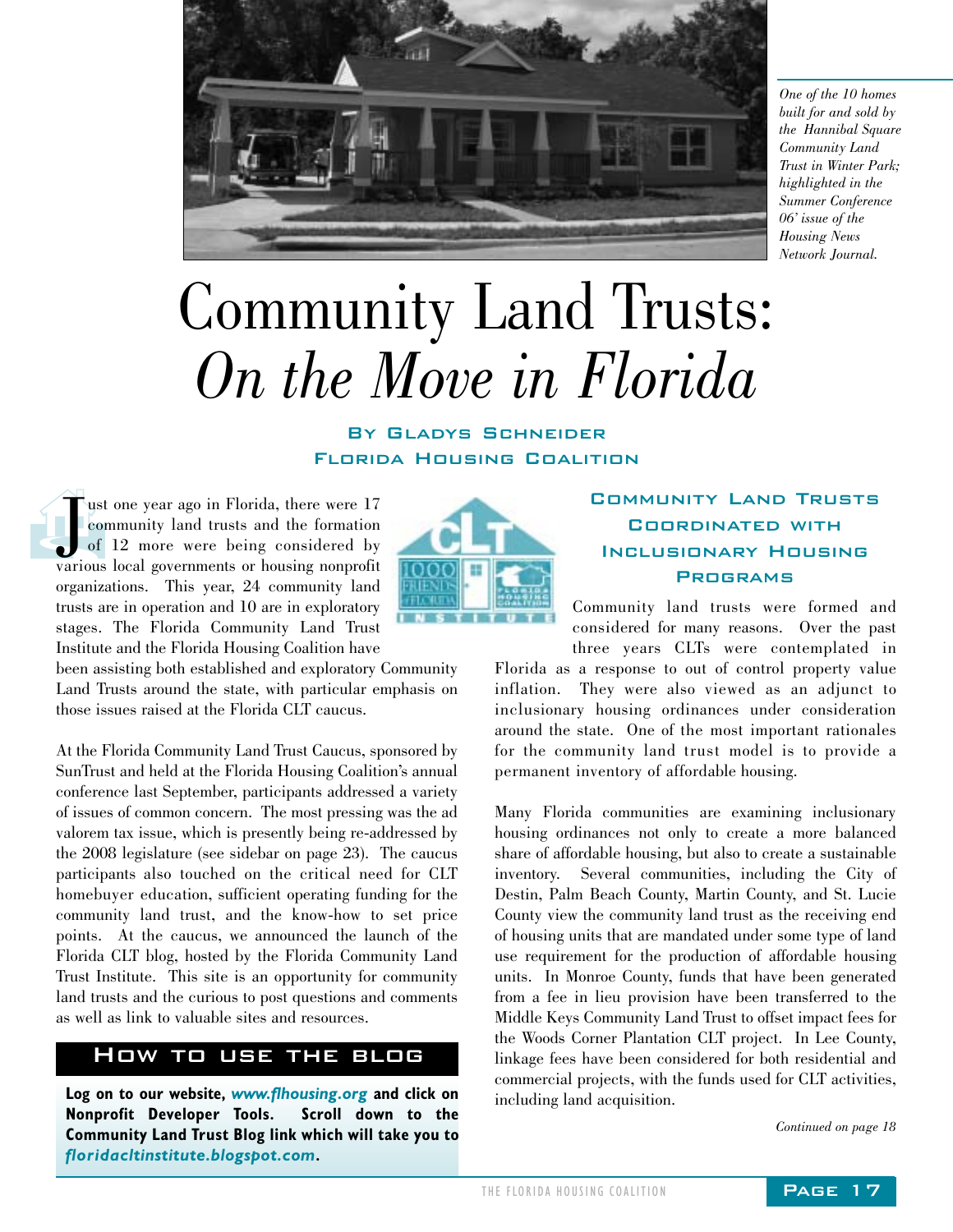#### Resale Formulas Favored in Florida: Appraisal, Index, and **HYBRIDS**

As any community land trust enthusiast has learned, the development of the ground lease is an extensive exercise in legal, economic, and organizational planning. This document provides for the renewable 99 year term for the land beneath the affordable unit. The resale formula contains the specific language required to establish the shared equity position of the land trust. This identifies how much the community land trust homebuyer can expect to receive upon resale of the home. An informal survey of Florida's community land trusts indicates that most employ an appraisal method to establish the proportionate share of the appreciation that will belong to the home seller. Many utilize a simple 25 percent of appreciation share. That is, the home is appraised at initial purchase and again at the time of resale. If the initial appraisal of the improved portion of the home is for example, \$150,000, and by the time of the resale, the appraisal is \$200,000, then the appreciation amount is \$50,000. The seller would be entitled to 25 percent of \$50,000, which is \$12,500. The purchase proceeds will also cover the first mortgage balance and in some optional cases the down payment and equity of the buyer. Several CLTs who utilize the appraisal method allow for an increasing share the longer the home is owned.

For example, in Citrus County, the share is 25 percent for the first five years. After that, the share increases annually until it is capped at 50 percent after 10 years of ownership. This method encourages stability and rewards the CLT homeowner for longevity in the home. An alternative that is less frequent is the index method. An index factor, for example, income level or CPI is applied on an annual basis. This method encourages long-term ownership but since the amount is basically guaranteed, there must be incentives built in to ensure that the homes are properly maintained. In one CLT, an index method of 3 percent annually is employed, which caps in ten years. This will encourage short term stability and encourages residents to move into other housing choices after a decade.

#### PUBLICLY OWNED LAND Subleased to Community Land Trusts

Not all land that is developed for affordable housing must be owned by the CLT. In fact, land can be owned by a local government, leased to a CLT, who then subleases the land to its lower income buyers. While this might sound like "public housing," it is in effect a great way to ensure permanent affordability and tax exempt status for the ground portion of the property.

#### **CLT STORIES FROM AROUND THE STATE CLT STORIES FROM AROUND THE STATE**

#### **SOUTHWEST FLORIDA**

**CHARLOTTE COUNTY: PEACE RIVER COMMUNITY HOUSING TRUST.** In just over one year, the land trust used Hurricane Housing Recovery and Homeownership Pool (HOP) funds to purchase land and build 10 homes in Punta Gorda and Charlotte County. Buyers tend to have very low or low incomes and did not income qualify for more costly housing solutions.

**LEE COUNTY HOUSING DEVELOPMENT CORPORATION/ CLT**. Using funding from the Florida Housing Finance Corporation CLT demonstration program, the CLT is preparing to close on the first of seven homes in Fort Myers. Partners also include Lee County SHIP, Homeownership Pool (HOP), and the City of Fort Myers



*Charlotte County puts community in community land trust.*

SHIP. These scattered site single family homes will serve buyers with very low to low income ranges with first mortgages of approximately \$52,000.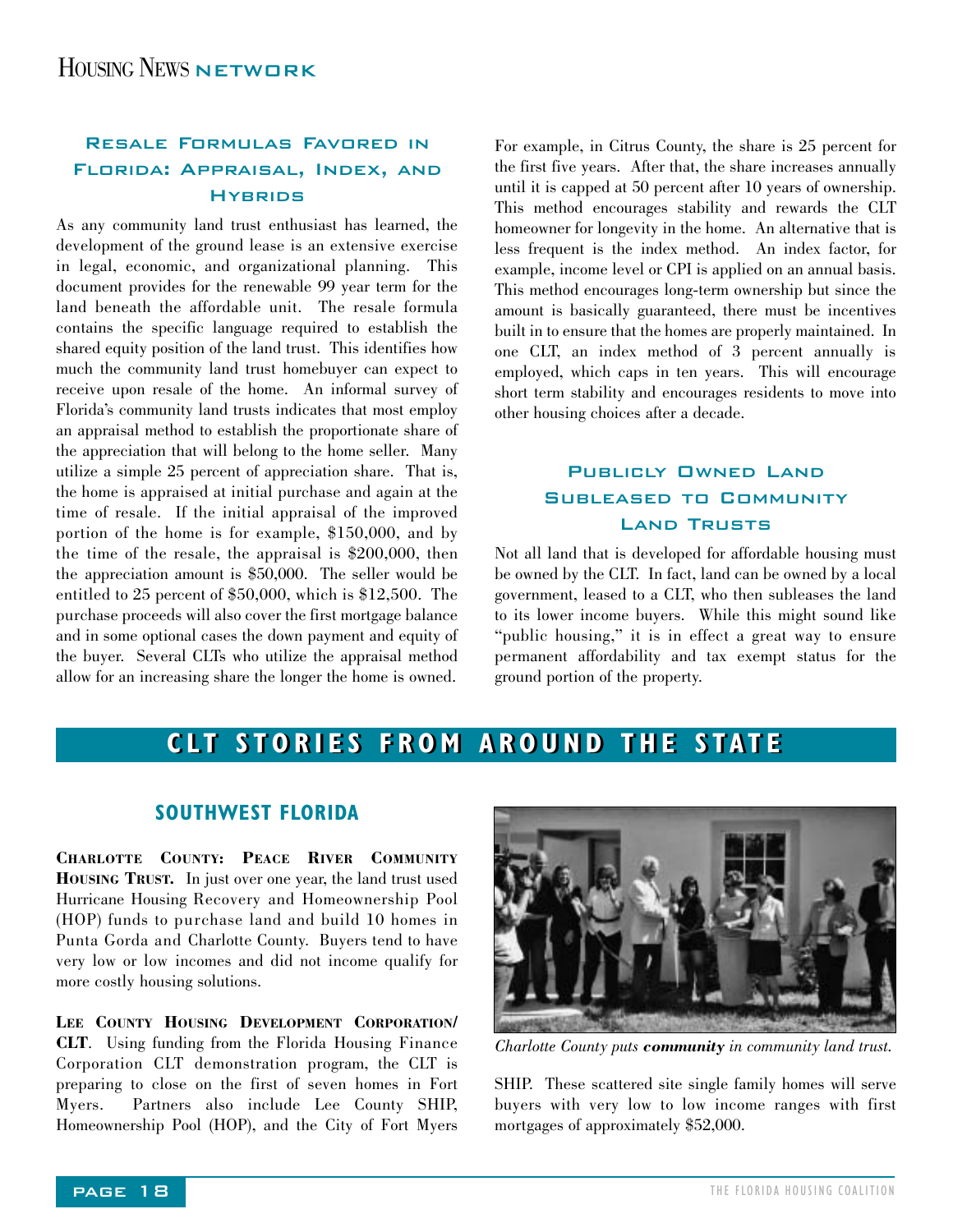**SARASOTA COMMUNITY HOUSING TRUST.** The CHT has completed 10 homes and is working on development plans for 82 new townhomes and condominiums in three locations in downtown Sarasota. Two of the projects will be located on County-owned land, the third on City-owned land. The City and County have offered to assist with predevelopment expenses. Two of the projects are funded by the CWHIP program. The CHT also provides homebuyer training and credit counseling. The CHT works with local housing providers such as Goodhomes of Manasota and Habitat for Humanity.



*Middle Keys Community Land Trust Woods Corner under construction.*

#### **SOUTH FLORIDA**

**MIDDLE KEYS COMMUNITY LAND TRUST.** Recently honored as one of the area's "Unsung Heroes" by the Community Foundation of the Florida Keys, the land trust is completing a 16 unit complex called Woods Corner in Islamorada. Part of the impact fees on this project are being offset by a transfer from Monroe County of inclusionary housing fee proceeds in the amount of \$53,000. Woods Corner is also a "green" community for low and moderate income households with units priced from \$130,000 to \$190,000. Partners in the Woods Corner project include the Village of Islamorada, which donated the land, the Florida Housing Finance Corporation (HOME), and Monroe County (SHIP). When Woods Corner is completed, the land trust will have constructed 24 homeownership units. In addition, they own and manage an affordable rental property with 14 units.

**HABITAT FOR HUMANITY OF KEY WEST AND THE LOWER KEYS.** Habitat uses the CLT model for its homes and has just been awarded a 99 year lease on land and is working on a similar arrangement made last year on two tracts that would result in 12 and 16 homes.



*Habitat for Humanity Community Land Trust Duplex*



*Habitat for Humanity Community Land Trust Triplex*

**BAHAMA CONCH VILLAGE COMMUNITY LAND TRUST, KEY WEST.** Florida's oldest CLT, this organization was recently awarded a 99 year lease from the City of Key West to develop 6.6 acres of land for 60-70 units of affordable housing and other mixed uses. The CLT has completed 7 out of 15 single family homes plus owns and manages a variety of apartments and single room occupancy units in the village at the heart of old Key West.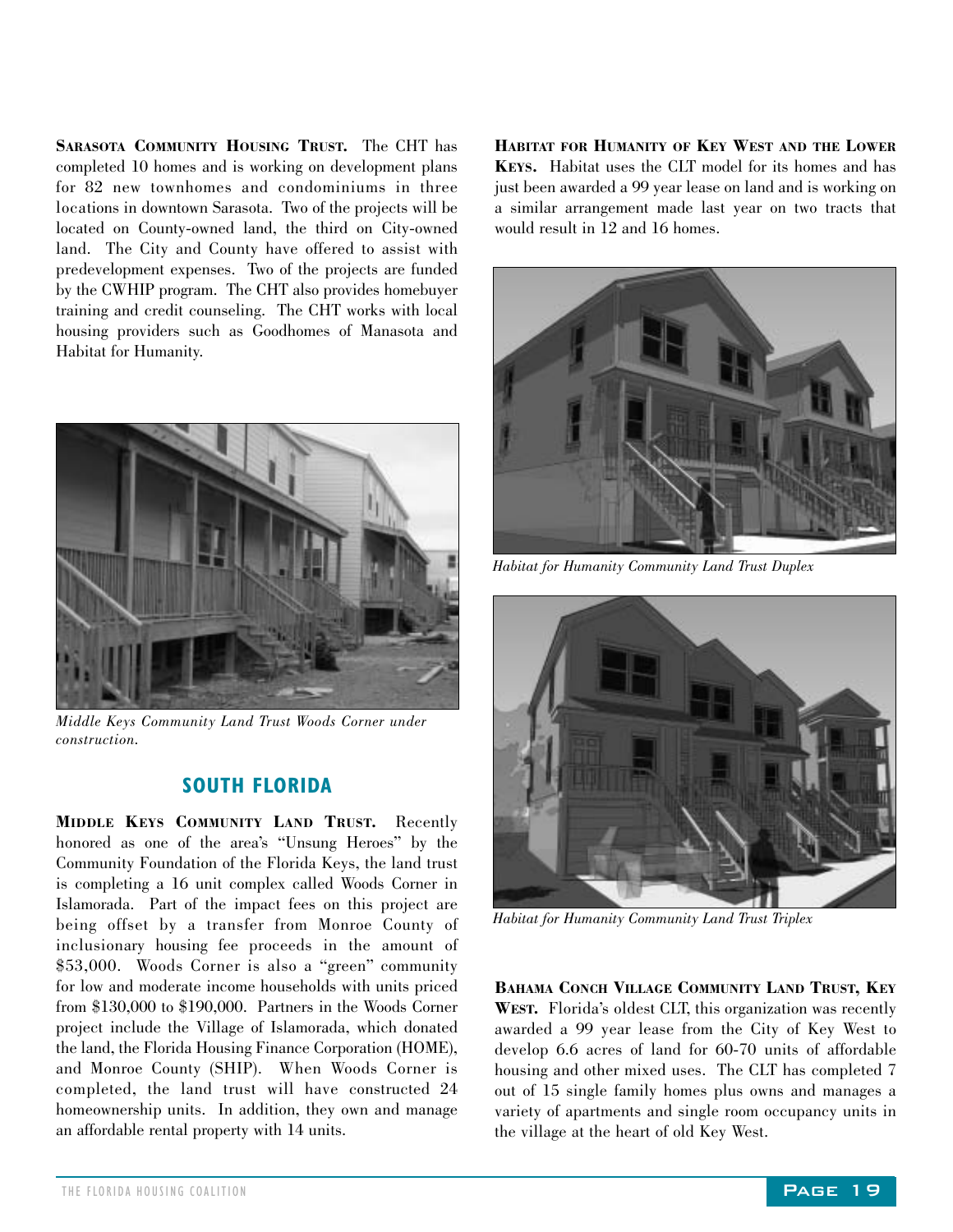

*Lafrance Sr. Apartments Grand Opening- a Delray Beach CRA property managed by the Delray Beach Community Land Trust.*

> *Delray Beach CLT house warming.*



#### *DELRAY BEACH COMMUNITY LAND TRUST*

*2007 was been a great year for the Delray Beach Community Land Trust! We achieved a level of success that exceeded everyone's expectations. The tremendous level of support that we have received from all corners of the community is the primary reason for all of our accomplishments during our second full year of operation. The City of Delray Beach and the Community Redevelopment Agency have been the primary sponsors of the DBCLT, providing land, financing for home construction and acquisition, and technical support. Our membership ranks swelled to over 450 members this year, and reflects the wonderful diversity of the City of Delray Beach.* 

*The DBCLT has received a total of 46 single family lots from the CRA and the City. Twenty-one new homes have been constructed to date, and another 16 homes are currently under construction. Over 200 individuals and families have applied for DBCLT home ownership opportunities, since our inception and we have been able to secure mortgage commitments for a large percentage of those families. We continue to provide counseling and support to the rest of the families that applied as they pursue the dream of home ownership.*

> *Joseph E. Gray Executive Director Delray Beach Community Land Trust*

#### **SOUTHEAST FLORIDA**

**COMMUNITY LAND TRUST OF PALM BEACH COUNTY, INC.** This CLT has an agreement with Palm Beach County for operations funding and has hired its first executive director, Cindee LaCourse-Blum. The CLT is planning a board retreat and has asked the Florida Housing Coalition to facilitate the meeting. The CLT of Palm Beach is seeking opportunities for land trust projects throughout the county and will be in a good position to manage properties developed pursuant to Palm Beach County's inclusionary housing ordinance.

**NORTHWOOD RENAISSANCE CLT.** This neighborhood based CLT is completing 14 single family homes in West Palm Beach. This organization has a well rounded bank of activities including economic development and neighborhood work. Its housing programs include multifamily ownership and scattered site infill housing. There is a monthly CLT orientation meeting for prospective buyers to learn about the program.



*621 32nd Street: recently completed Northwood Renaissance CLT home in West Palm Beach.*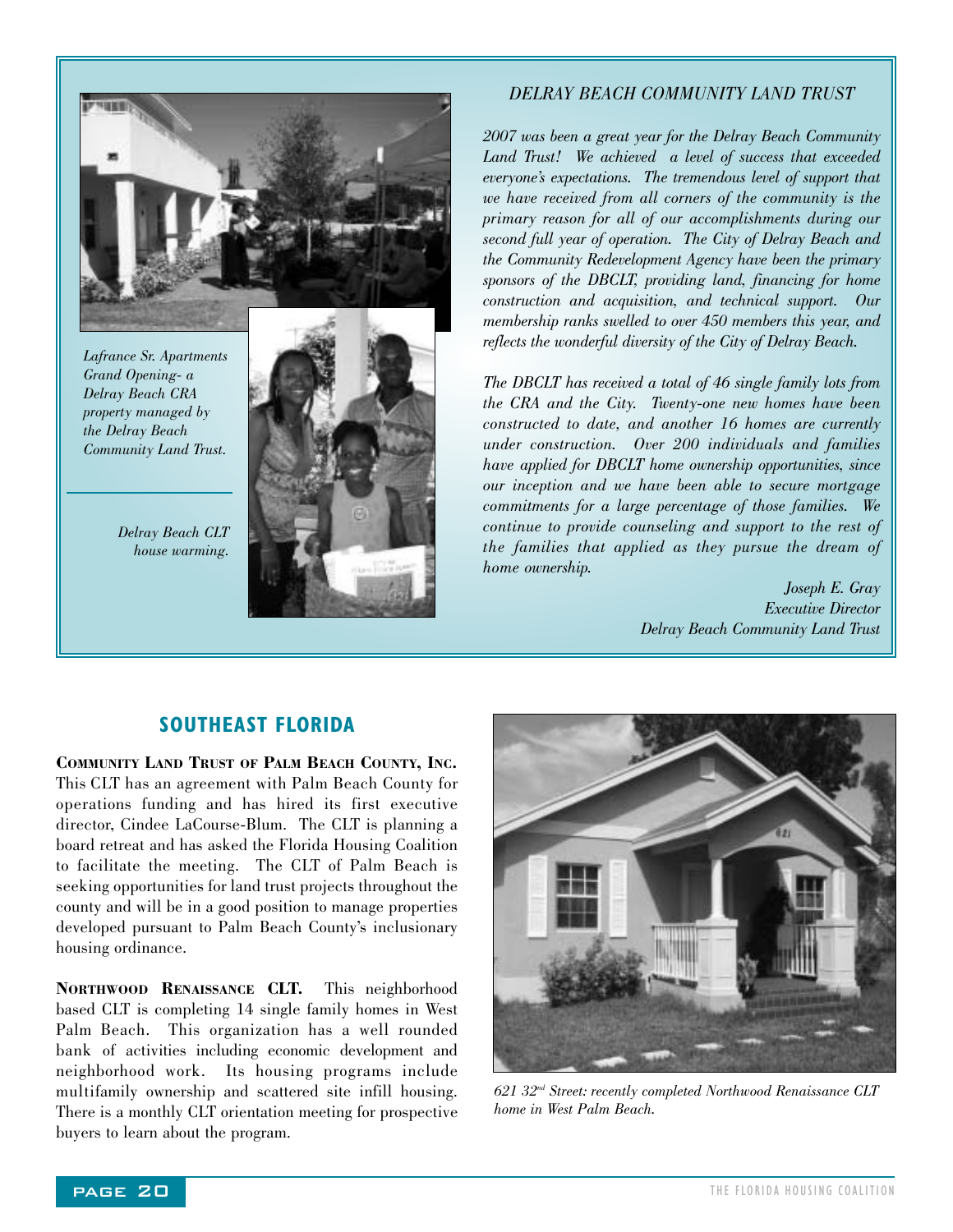

#### *THE ALPHABET STREET CLT*

*The Alphabet Street CLT is a program of Adopt-A-Family and I am excited to report that we sold our first house in May of 2007. Our CLT is a neighborhood based CLT that has received support from the City of Lake Worth, The Lake Worth Community Redevelopment Agency as well as from the Tropical Ridge Neighborhood Association. Cristina and Rigoberto Araujo overcame tremendous odds to make their dream of home ownership a reality. The Araujo's were able to purchase the home with a mortgage amount just under \$100,000 - truly affordable housing. Since purchasing the home Cristina has been selected to serve as the Secretary of the Tropical Ridge Neighborhood Association and they recently were awarded the coveted "Tropical Ridge Yard of the Month." (the sign in the photo).* 

> *Matt Constantine, Director of Housing for Adopt-A-Family of the Palm Beaches, Inc.*

**HOUSING PARTNERSHIP, INC.** This Palm Beach County organization is using funds provided through the Florida Housing Finance Corporation CLT demonstration loan project for ten new homes in Jupiter. Four of the 10 homes have now closed.

**THE COALITION FOR ATTAINABLE HOMES, INC., INDIAN RIVER COUNTY,** will use the community land trust model to work with Indian River County as well as municipalities to use surplus land for affordable housing. The organization is researching multiple opportunities for single family land trust ownership as well as town homes and condos. The Coalition for Attainable Homes is a broad representation of lenders, service providers and businesses including real estate. The Florida Housing Coalition recently provided technical assistance on a mixed use project in the community of Gifford that would provide 14 CLT units on site with a commercial grocery and office facility. The CLT hopes to work with private sector developers to fulfill affordable housing mitigation requirements.

#### **NORTHEAST FLORIDA**

**ESCAMBIA COUNTY COMMUNITY LAND TRUST.** The land trust has a variety of activities including housing, both owner and rental, education- life skills and credit counseling, and child care. These ambitious tasks form the organization's mission to build and strengthen the community in Pensacola and Escambia County. The CLT has purchased a 144 unit apartment building used for rental housing and operating support. The organization has acquired 10 parcels of land totaling 9 acres for future housing and community development. Ten families are in the process for homeownership.

**FRANKLIN COUNTY HOUSING COALITION.** This is a housing organization hoping to use the CLT ground lease model to provide housing for lower income families. As a coalition, the organization is working in a grass roots manner. The City of Carabelle recently donated two lots, one of which will have a home built by Habitat for Humanity.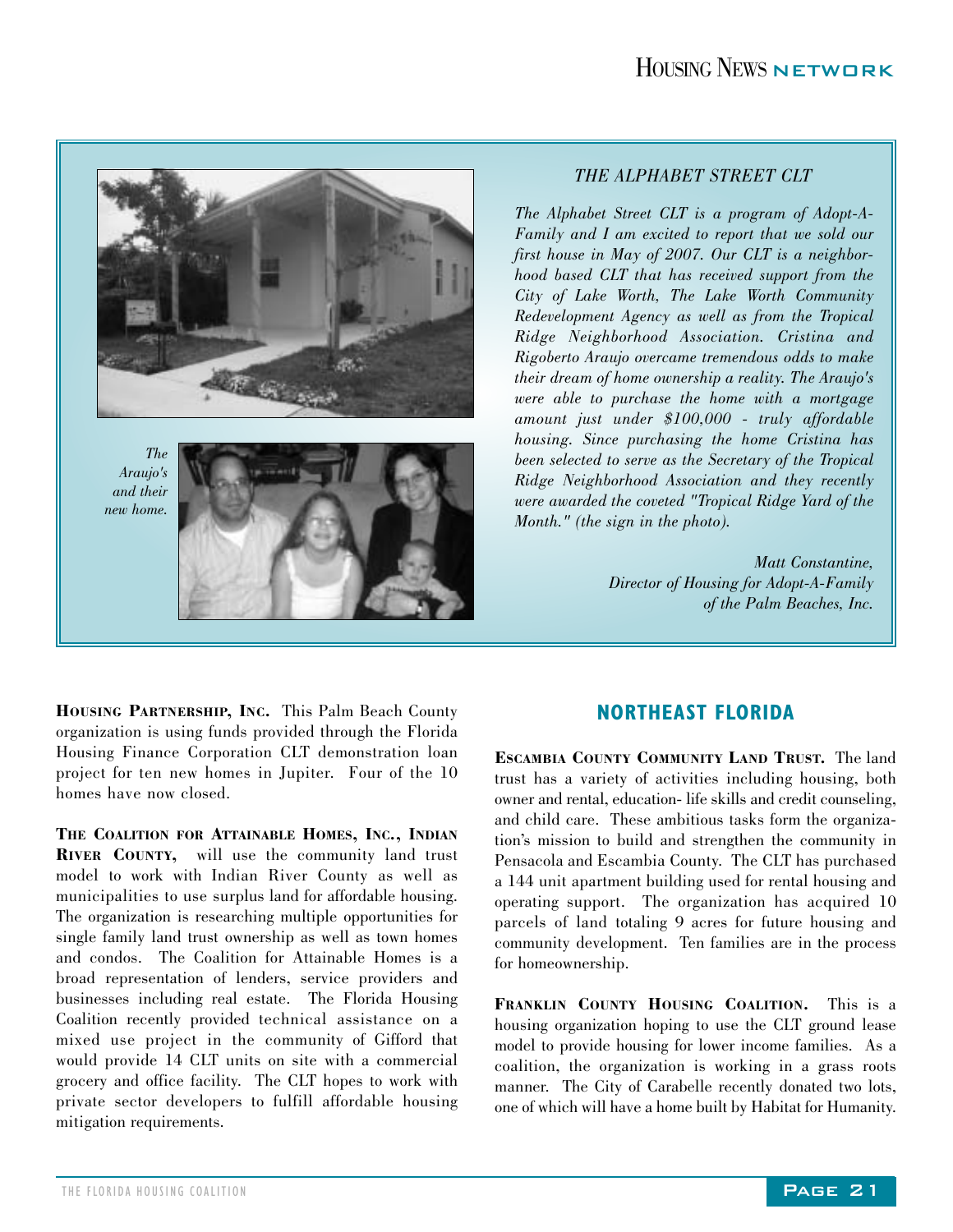#### *GENERAL HOME DEVELOPMENT, Two projects as they relate to Community Land Trusts*

*Our first is with Workforce Housing Ventures, a long running non profit serving both Pasco and Pinellas County. We are currently in the works for a number of New Homes with this partnership, utilizing the CLT formulas that were taught and discussed during the workshops offered by the Florida Housing Coalition. The CLT formula, combined with our attractively designed, energy efficient homes makes the opportunity of affordable units a reality.* 

*Another project is with St. Petersburg Neighborhood Housing Services. Having worked with SPNHS over the years they turned to GHD for our guidance and resources, helping them secure the 10 lots for their CLT. SPNHS needed not only the backing to secure these lots but the builder who could construct and carry this project.*

*We are quite excited to be a part of these projects as we see this as a start to the solution in ever rising home costs.* 

> *Jerome Hendrickson GHD of Pinellas, Inc.*



#### **CENTRAL FLORIDA**

**WESTSHORE ALLIANCE COMMUNITY DEVELOPMENT CORPORATION.** This project is a CWHIP participant and will produce 57 Community Land Trust town homes in Tampa. Along with the Florida Housing Finance Corporation, partners include Neighborhood Lending Partners, and the Federal Home Loan Bank. The townhouses will sell for \$150,000 to \$160,000 with down payment assistance from the City of Tampa.

**PINELLAS COUNTY.** The Housing Finance Agency of Pinellas County has established a land trust program utilizing the 99 year ground lease for use with its for and nonprofit partners for a variety of owner or rental developments.

**FLORIDA LOW INCOME HOUSING ASSOCIATES, INC. CITRUS COUNTY.** This project involved the purchase of 10 existing homes from a builder utilizing funding from the Florida Housing Finance Corporation CLT demonstration. The homes were resold to buyers in the low to very low income range with a below market interest rate of 2 or 3 percent.

These homes have been closed and occupied as land trust homes. This project is an example of how to use the current market downturn to increase the supply of housing that is permanently affordable.

#### **IN SUPPORT OF CLT SUCCESS**

As communities in Florida continue to develop and use community land trusts as an integral part of their continuum of housing, we will continue to provide assistance, with particular attention to the following:

H **Community Land Trust homebuyer counseling.** In addition to the counseling that all first time home buyers must have, it is essential that specialized training be available to ensure that homebuyers understand the differences between fee simple ownership and the restrictions on ownership present in the ground lease. It is also important to provide marketing materials that clearly differentiate between land trust housing and market rate housing.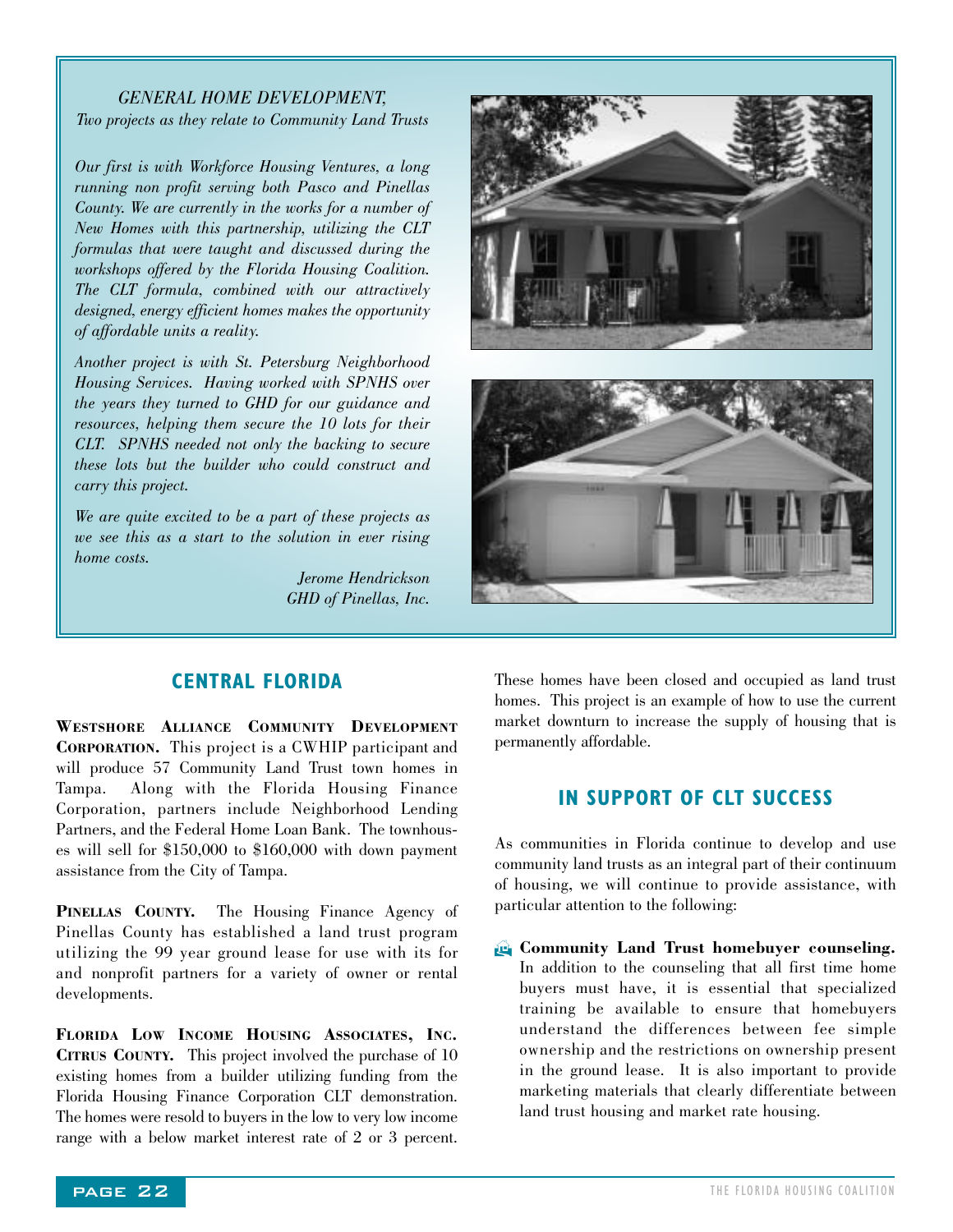- **A** Structuring subsidies for CLT units. Since subsidies are often needed for both the buyer and the land portion of the project, it is important to ensure that funding requirements are met. For example, if SHIP funds are to be used for land acquisition, it is important that the jurisdiction's Local Housing Assistance Plan allow for subsidy to remain with the property through a series of potential income eligible buyers. When subsidy is provided to the buyer for the improvement, it is important that resale formulas account for either the repayment of the subsidy amount or its re-assignment to the new income eligible buyer. The market downturn has presented challenges to land trusts as market rate homes can now compete with appreciated restricted homes, reducing the pool of interested buyers. Most land trusts continue to serve very low and low income buyers rather than those with higher incomes.
- **Education of lenders, appraisers, originators, processors, title professionals.** These services are available but the staff are often unfamiliar with the peculiarities of closing a land trust deal. A training session for lenders and other closing professionals is recommended. Closing involving layered funding plus ground leases and other CLT documents can be cumbersome for even the most experienced housing provider.
- **E.** CLT stewardship and operating fund. Keeping the organization financially stable is an ongoing challenge. Community land trusts need sources of money for their own organizations, as well as a stewardship fund for assisting CLT homeowners with unexpected expenses which may arise from time to time. Sources of operating income include transfer fees on re-sales, developer fees, and community based fund raising activities.
- **CHDO training.** Many CLTs have been encouraged to become Community Housing Development Organizations. Benefits include eligibility for HOME set-asides as well as board representation by homeowners or low income representatives. The Florida Housing Coalition provides CHDO training as well as board of directors orientation and strategic planning workshops.
- **Emphasizing a sense of community.** The community land trust is a legal tool but the foundation for success for community land trusts is based on local support and homeowner participation. Neighborhood stability, pride, and a sense of belonging embody the spirit in the traditional land trust model.

#### **SENATOR BENNETT AND REPRESENTATIVE FITZGERALD HAVE FILED IDENTICAL BILLS (SB 796, HB 431) TO PROVIDE DIRECTION ON PROPERTY ASSESSMENT OF COMMUNITY LAND TRUST PROPERTIES.**

**193.017 Assessment of structural improvements on land owned by a community land trust used to provide affordable housing.**

- **1)** As used in this section, the term "community land trust" means a nonprofit entity that is qualified as charitable under s.  $501(c)(3)$  of the Internal Revenue Code and has as one of its purposes the acquisition of land to be held in perpetuity for the primary purpose of providing affordable homeownership.
- **2)** A community land trust may convey structural improvements located on specific parcels of land to provide affordable housing, which are identified by a legal description contained in and subject to a ground lease having a term of at least 99 years, to natural persons or families who meet the extremely-low, very-low, low, and moderate income limits specified in s. 420.0004, or the income limits for workforce housing, as defined in s. 420.5095(3). A community land trust shall retain a preemptive option to purchase any structural improvements on the land at a price determined by a formula specified in the ground lease which is designed to ensure that the structural improvements remain affordable.
- **3)** In arriving at just valuation under s. 193.011, a structural improvement that provides affordable housing on land owned by a community land trust and subject to a 99-year or longer ground lease shall be assessed using the following criteria:
	- (a) The amount a willing purchaser would pay a willing seller is limited to the amount determined by the formula in the ground lease.
	- (b) If the ground lease and all amendments and supplements thereto, or a memorandum documenting how such lease and amendments or supplements restrict the price at which the improvements may be sold, is recorded in the official public records of the county in which the leased land is located, the recorded lease and any amendments and supplements, or the recorded memorandum, shall be deemed a land use regulation during the term of the lease as amended or supplemented.

Section 2. This act shall take effect July 1, 2008.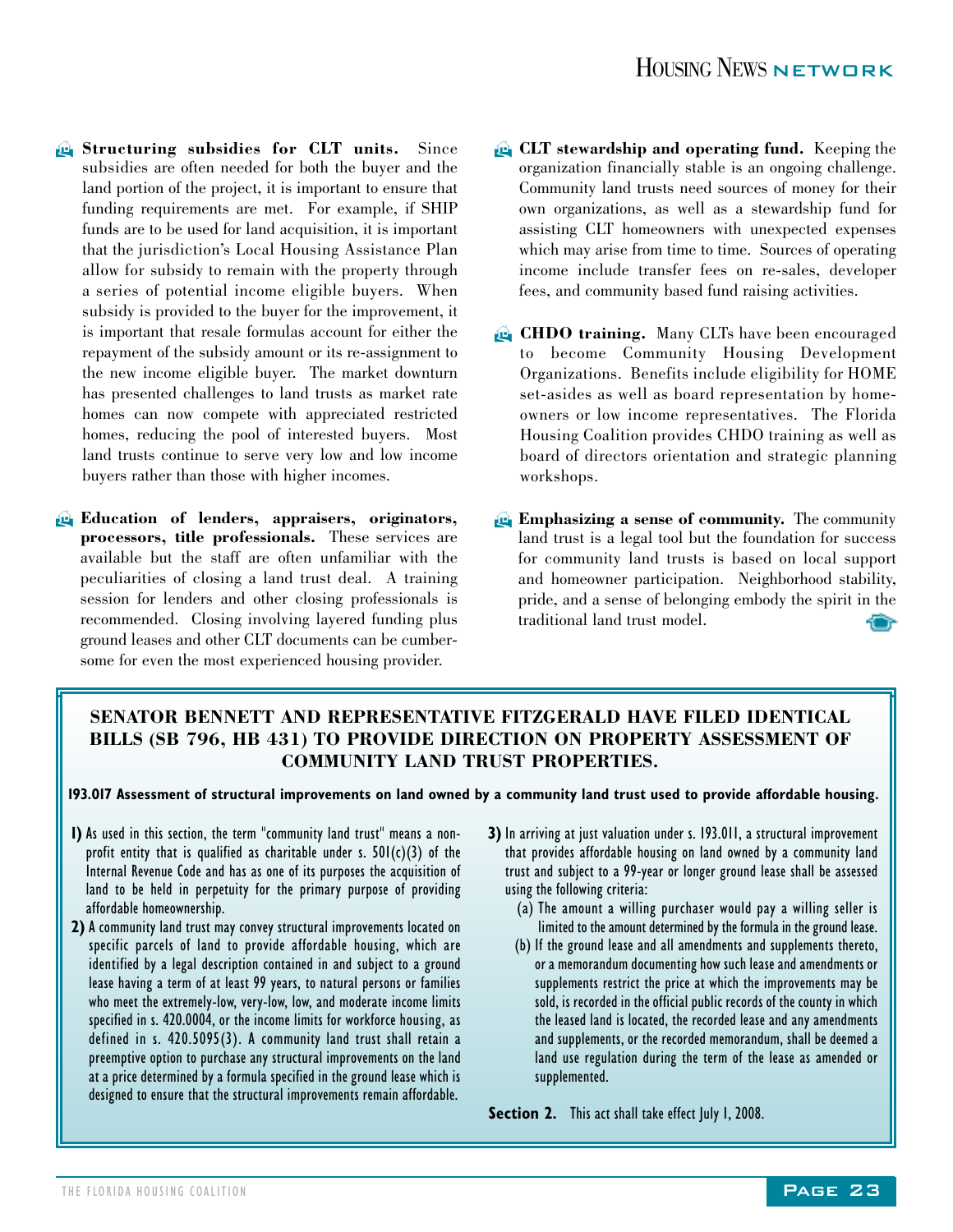

### The Affordable Housing Advisory Committees Make a Comeback

### *SHIP Administrators, Are You Ready?*

by Evelyn Rusciolelli Florida Housing Coalition

long with a multitude of housing mandates<br>passed in the 2007 legislative session, HB<br>1375 also requires SHIP communities to<br>appoint an Affordable Housing Advisory Committee passed in the 2007 legislative session, HB 1375 also requires SHIP communities to appoint an Affordable Housing Advisory Committee that will deliberate on an incentive package mainly targeting regulatory reform. Many will remember the initial SHIP enacting legislation that required a nine member affordable housing advisory committee

to recommend specific initiatives to encourage or facilitate affordable housing. That nine member AHAC had to recommend at a minimum, two incentive strategies to be adopted by local governments; expedited processing of development orders or permits for affordable housing projects and a process to consider, before adoption, policies, procedures, ordinances, regulations or plan provisions that increase the cost of housing. Many local governments took this requirement seriously, adopting ordinances and appointing an ombudsman to assist affordable housing developers through the process. But many others adopted the required incentive language without an enacting resolution or ordinance that would put the incentive to work. Local governments were allowed to sunset their AHAC after completing their review, but some kept their AHAC, seeing them as an opportunity to assist housing staff and foster the public's opinion on affordable housing.



This new AHAC grows from nine members to 11, with some leeway for committee size given to local governments that receive the minimum SHIP allocation. Incentive review areas are relatively the same except for one additional incentive: "(k) The support of development near transportation hubs and major employment centers and mixed-use developments." But now, the Committee does not

sunset. It is required to review the established policies and procedures, ordinances, land development regulations, and adopted local government comprehensive plan and recommend specific action or initiatives to encourage or facilitate affordable housing triennially. The AHAC must also review and evaluate the implementation of affordable housing incentives and submit that report triennially. Local governments that receive the minimum SHIP allocation may opt out of the triennial review. Another key improvement to the process is a new requirement that the advisory committee be cooperatively staffed by the local housing department and the local planning department to ensure an integrated approach to the work of the advisory committee.

As the SHIP Administrator, what does all this mean to you? Let's take a look at the necessary steps, you and counterpart from the planning department need to take and when you need to take them, the resources you will need, and how you can make this committee work most effectively.

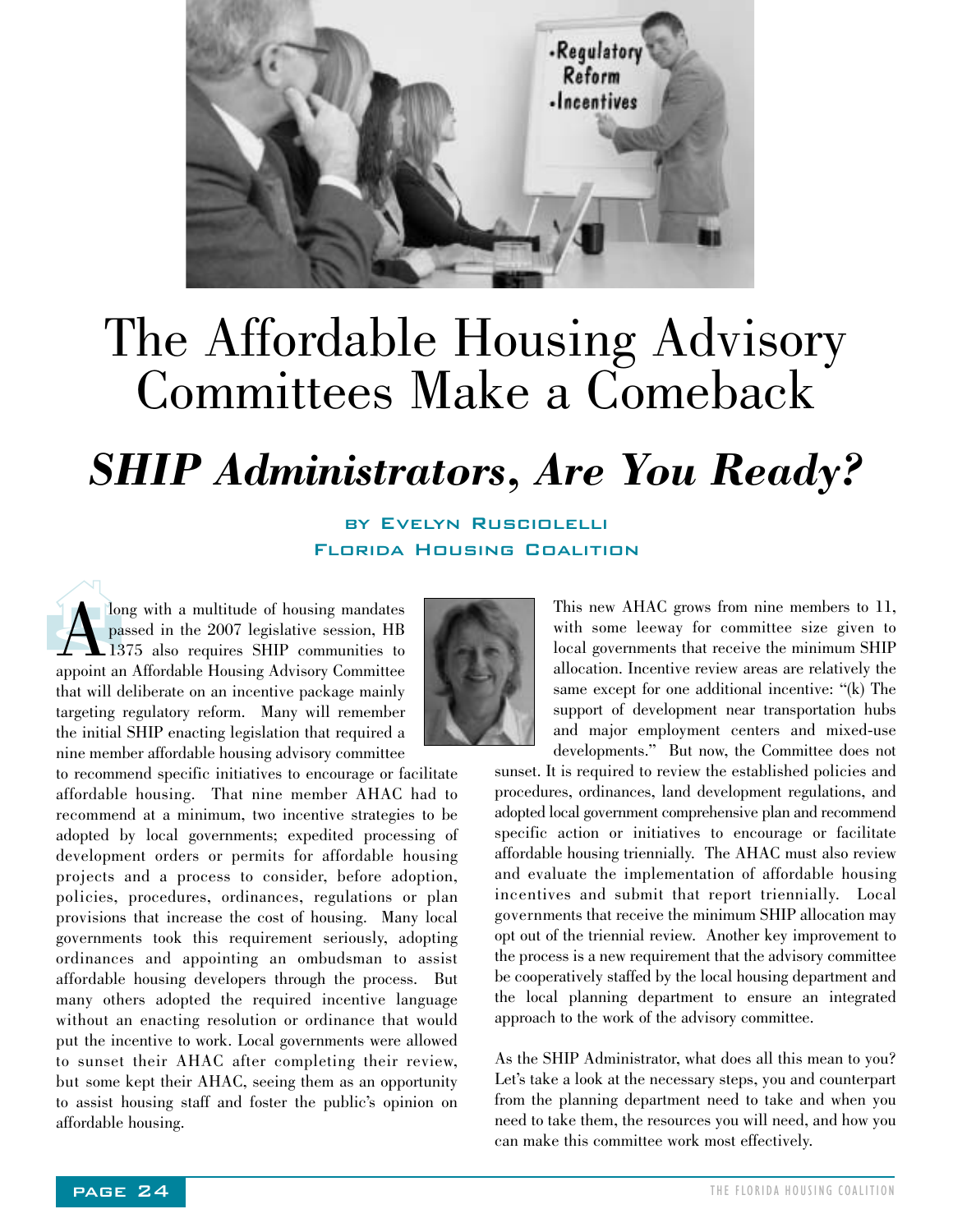#### Step 1– **Consider Staffing the AHAC**

#### **WHEN:** *Now*

420.9076 (9) requires a cooperative staffing of the AHAC by department or divisions having authority to administer local planning or housing programs to ensure an integrated approach to the work of the advisory committee. Now is the time to sit down with your Planning Department and design a staffing plan. The advisory committee is going to require a lot of planning information and they will have many questions of both planning and housing staff. It is imperative to have a staff member from both venues present at all meetings. Other things to consider are scheduling and advertising meetings, recording minutes, preparing agendas and materials. Have these duties outlined and assigned before the first Committee Meeting.

#### Step 2– **Recruit your members.**

#### **WHEN:** *Now*

If local government waits until the June 30, 2008 deadline the advisory committee will only have six months to complete its review, write the report, hold a public hearing and submit its recommendations to the commission/council.

Although your local government probably has an advertisement and application process for seeking members to local committees, both housing and planning staff should assist by recruiting citizens that not only meet membership requirements but have also been active supporters in the affordable housing and planning incentive areas. It is also helpful if they have a rapport with the commission/council and or planning department. Ask existing members of any active housing or planning committees to apply if the appropriate areas of professional interest are matched. Your Economic Development Council (EDC) may also be a good source for recommendations. The EDC has a large membership with various backgrounds and they understand the correlation between new business recruitment and employer housing needs.

If your local government administers the SHIP program under an inter-local agreement for other local governments under one local housing assistance plan, you may request approval from Florida Housing Finance Corporation to use the same advisory committee.

*Continued on page 26*



**HOUSING INCENTIVE PLAN AND AFFORDABLE HOUSING ADVISORY COMMITTEE TIME LINE**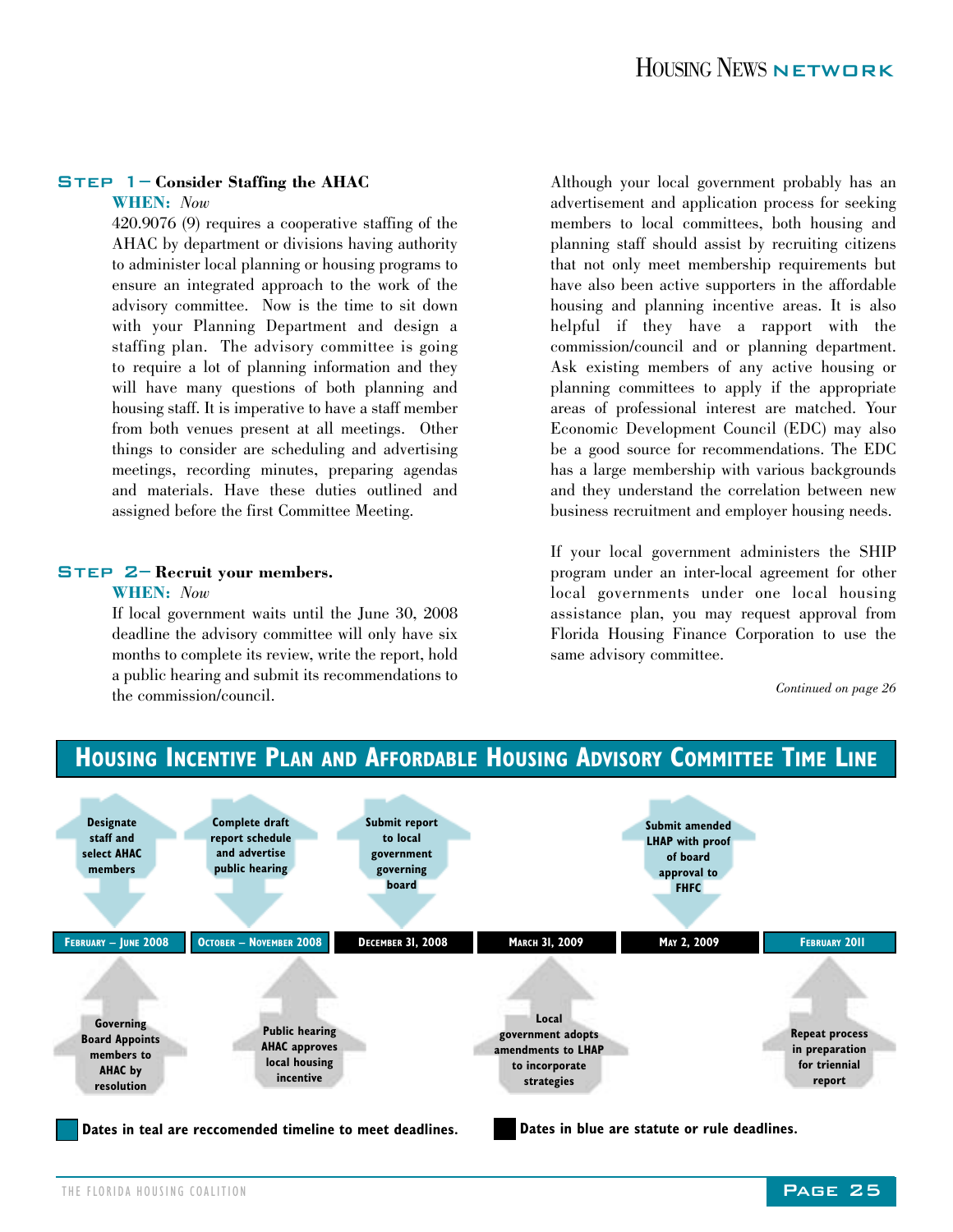#### Step 3– **Governing Board of a county or municipality shall appoint the members of the affordable housing advisory committee by resolution.**

**WHEN:** *By June 30, 2008*

Ensure that there is at least one applicant for each of the eleven positions. Prepare your agenda and resolution appointing the members of your AHAC.

#### Step 4– **Schedule meeting of AHAC and Notice meeting of AHAC which is subject to Government in the Sunshine rules.**

**WHEN:** *Within two weeks of appointment speak with members of the AHAC to determine what days and times are best for them to meet.* 

Schedule the first meeting and advertise as required by your local government. In preparation for this first meeting, think about electing a Chairman as well as decide which staff will attend to take minutes, gather technical information, schedule speakers and assist with other committee requests. Plan to review Government in the Sunshine meeting requirements and consider product deadlines for public hearing and submission to the commission/council so that you can schedule enough meetings to complete the review prior to the public hearing deadline.

#### Step 5– **Complete draft report, schedule and advertise Public Hearing.**

#### **WHEN:** *October 2008*

FS 420.9076 (5) lists requirements of the Public Hearing notice. There is no template for the report, but it is advisable to write an introduction listing the review points and statutory requirements, then finalize with the incentive strategies approved. This report would then be recommended for adoption by the commission/council. It is also suggested that you list the incentive areas and a reason why they did or did not recommend that incentive strategy.

#### Step 6– **AHAC approves local housing incentive strategies and recommendations during the public hearing.**

#### **WHEN:** *November 2008*

Keep minutes or recording and a sign in sheet of the

Public Hearing. This Public Hearing is not required to be held at a commission/council meeting. It can be a Public Hearing held only before the advisory committee.

#### Step 7– **Submit report to local government governing board.**

#### **WHEN:** *By December 31, 2008*

Make any necessary revisions to your report and have the advisory committee chairman sign and date it prior to submission. Although it is not mentioned in the rule or statute, it is recommended that it also be submitted during a regular meeting of your city or county commission/council. Have members of the advisory committee present at the board meeting to present the report and answer any questions. This public meeting also provides you with a dated record of the report submittal.

Step 8– **The governing body of the local government shall adopt an amendment to its local housing assistance plan to incorporate the local housing incentive strategies it will implement within its jurisdiction.**

#### **WHEN:** *Within 90 days of receipt of recommendations from AHAC. (3/30/09)*

The amendment must include, at a minimum, the local housing incentive strategies required under s.420.9071 (16) which require assurance that permits as defined in s. 163.3164(7) and (8) for affordable housing projects are expedited to a greater degree than other projects; and an ongoing process for review of local policies, ordinances, regulations, and plan provisions that increase the cost of housing prior to their adoption; which are the same two incentives currently required. The local government must consider the strategies specified in  $420.9076$  paragraphs  $(4)$   $(a)-(k)$  as recommended by the advisory committee. Prepare the agenda item and plan amendment for commission/council approval.

#### Step 9– **Notify the Florida Housing Finance Corporation via certified mail of the amendment to the LHAP and include a copy of the approved amended LHAP. WHEN:** *Immediately after adoption*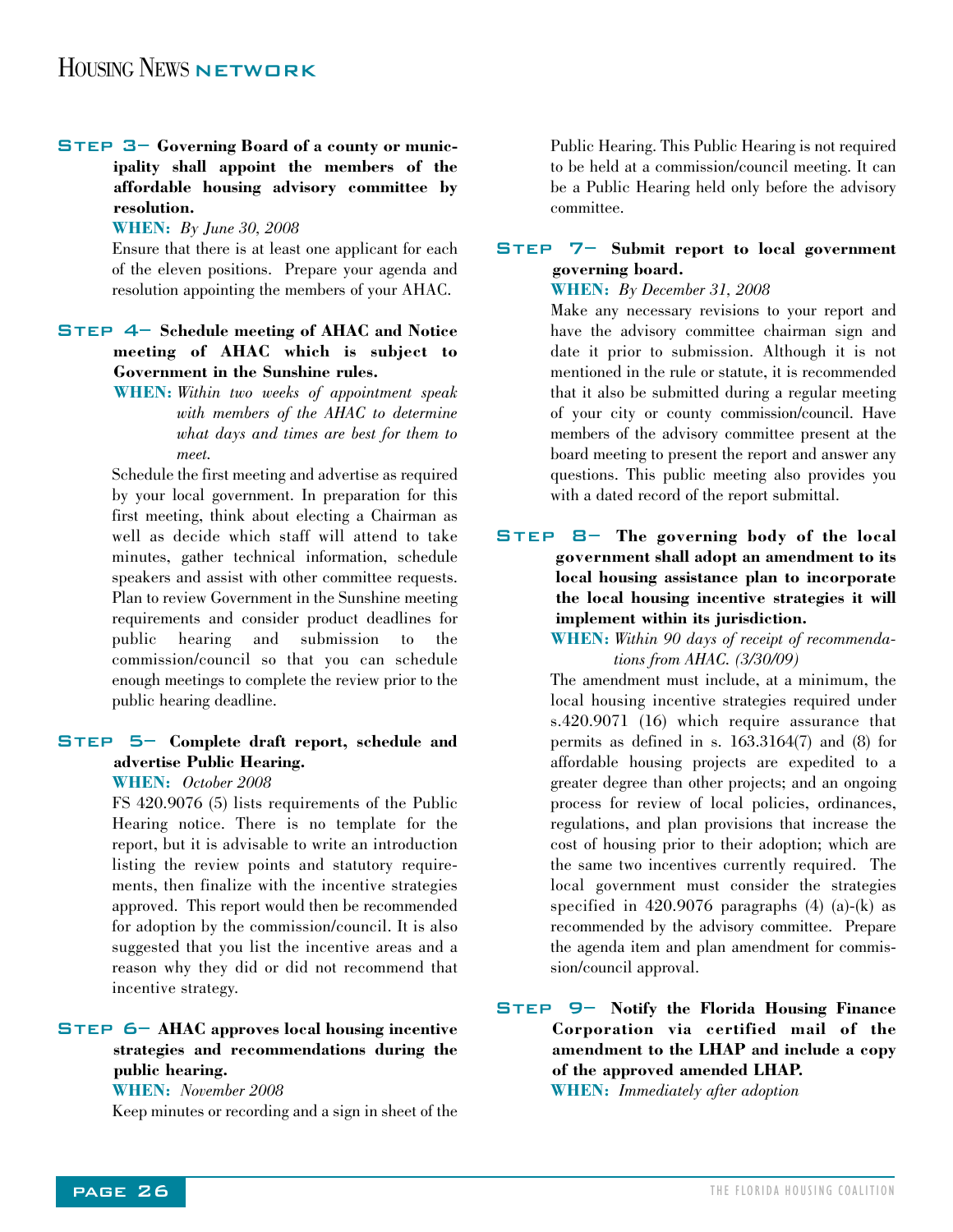#### Step 10– **Transmit to the Florida Housing Finance Corporation an electronic copy of the report which has been submitted to the local governing board for consideration.**

**WHEN:** *No later than May 2, 2009*

The advisory committee has completed their initial work and met all its deadlines. Now consider keeping the advisory committee active for the next three years. 420.9076 (8) (a)(b) allows the advisory committee to perform other duties at the request of the local government including mentoring affordable housing partners, assist with funding applications, develop partnerships and create best practices for affordable housing development. They can assist your housing program by ensuring implementation of the adopted incentives. Ask them to look for resourceful ways to assist the moderate income homebuyers with a purchase without requiring SHIP down payment assistance, especially with current market conditions. At this time when SHIP funding is reduced it is important to utilize their expertise. Consider having the advisory committee review affordable housing projects and meet with developers or other affordable housing advocates that knock on your door. They can relieve you of the time consuming public requests for information or assistance with their affordable housing projects. Allow the advisory committee to assist with your housing program. They will

become your best ally and supporter with the ability to influence affordable housing views which will lead to positive changes for your housing program and community.

Although all SHIP jurisdictions must submit their initial report by December 31, 2008, the next report is due the December before your next three-year Local Housing Assistance Plan due date. For those communities that have LHAPs due May 2, 2010, the report completed on December 31, 2008 will suffice.

| <b>LHAP DUE DATE</b> | <b>REPORT DUE DATE</b> |
|----------------------|------------------------|
| May 2, 2010          | December 31, 2008      |
| May 2, 2011          | December 31, 2010      |
| May 2, 2012          | December 31, 2011      |
| May 2, 2013          | December 31, 2012      |

The Florida Housing Coalition is providing web-based training on the incentive plan process and is available for technical assistance through telephone, email or site visits. Visit *www.flhousing.org* for announcements of these workshops and plan to attend. Future articles will provide updates on incentive plan content for discussion and consideration. For assistance, please call the Coalition at (800) 677-4548.

At a minimum, each advisory committee shall submit a report to the local governing body that includes recommendations on, and triennially thereafter evaluates the implementation of, affordable housing incentives in the following areas:

- (a) The processing of approvals of development orders or permits, as defined in s. 163.3164(7) and (8), for affordable housing projects is expedited to a greater degree than other projects.
- (b) The modification of impact-fee requirements, including reduction or waiver of fees and alternative methods of fee payment for affordable housing.
- (c) The allowance of flexibility in densities for affordable housing.
- (d) The reservation of infrastructure capacity for housing for very-low-income persons, low-income persons, and moderate-income persons.
- (e) The allowance of affordable accessory residential units in residential zoning districts.
- (f) The reduction of parking and setback requirements for affordable housing.
- (g) The allowance of flexible lot configurations, including zero-lot-line configurations for affordable housing.
- (h) The modification of street requirements for affordable housing.
- (i) The establishment of a process by which a local government considers, before adoption, policies, procedures, ordinances, regulations, or plan provisions that increase the cost of housing.
- (j) The preparation of a printed inventory of locally owned public lands suitable for affordable housing.
- (k) The support of development near transportation hubs and major employment centers and mixed-use developments.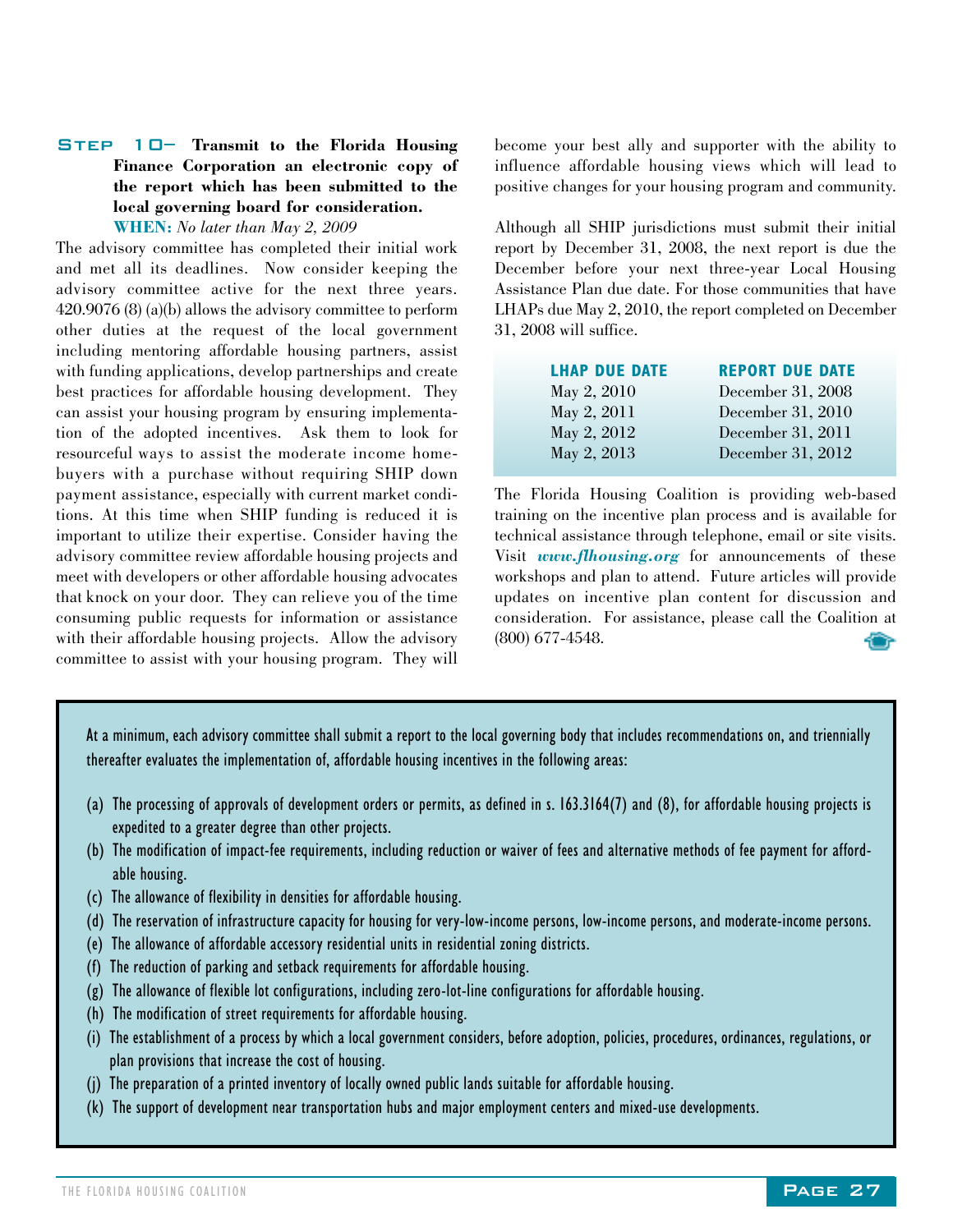

PARTNERSHIP PROGRAM

#### Frequently Asked SHIP Questions

#### Update Regarding Legal Resident Status and SHIP Program eligibility:

In response to a question related to the Florida Housing Finance Corporation's Monitoring RFP dated July 27, 2007, the Florida Housing Finance Corporation posted on its Web site that citizenship/legal residency documentation had to be obtained for every household member included in a SHIP application. It was also stated that the revised Section 3-12 F of HUD Handbook 4350.3 REV-1, CHG-2 ("Occupancy Requirements for Multifamily Subsidized Housing Programs") had to be followed. This section requires non-citizens to provide verification of immigration status sufficient to document legal residency for eligibility.

Please note that the Florida Housing Finance Corporation has concluded that the section 3-12 F of HUD Handbook 4350.3 REV-1, CHG-2 does NOT apply to the SHIP Program. Therefore, the following guidance is provided:

If an individual is in the country illegally, it is not good public policy for him or her to benefit from public assistance. It may, in fact, be illegal. Consult your county/city attorney before proceeding further. SHIP administrators should consult with their attorneys in those instances when they are confronted with information that an individual is an undocumented alien. It is not necessary, however, for SHIP administrators to actively ask for proof of citizenship or legal alien status when qualifying applicants for SHIP assistance.

*Please clarify the new language which will be effective in February, 2008 regarding the training of SHIP staff as defined in 67-37.005 (16).*  **Q:**

The language in 67- The language in 67-<br>37.005(16) is intended to assure that new or inexperienced staff or staff taking on new responsibilities that are involved in the processing of SHIP applications, eligibility determination or other day to day administration of activities governed under the LHAP to be properly trained through the Catalyst Program. It is not intended to force training on staff that are already trained in the SHIP program nor is it intended to require training of local government staff that work in a tangential manner with the program (finance, auditing, etc.).

The responsibility of asking for training will still primarily fall on the local SHIP administrators as it is a benefit to you,

but the Florida Housing Finance Corporation will have the ability to require training when they see an issue that needs to be resolved.

*Is there a new term which will have to be used in the Annual Reporting?*  **Q:**

Yes, the term "Sub Recipient" was added under the new SHIP Rule to identify those organizations or individuals that are contracted by the local government to administer a portion of the SHIP program and are compensated by SHIP "Administrative Expenditures" funds. The Sub Recipients include those in the traditional administrative set aside. Identifying Sub Recipients on the Annual Report will allow the Florida Housing Finance Corporation to know where all Administrative Expenditure funds are being spent. This requirement is not intended to require you to list your lenders, inspectors or other **A:**

vendors that are involved in the SHIP process that are compensated through program funds. Addition of the term "Sub Recipient" will be effective February, 2008.

*A staff person in our office is income eligible and needs* **Q:** *foreclosure assistance. Is there any rule that would prevent her from applying for SHIP assistance?*

This is not an uncommon question as it appears that similar cases have occurred in other jurisdictions. To avoid any concerns about conflict or favoritism, make sure that the applicant is held to the same application standards and overall qualification process as any other applicant. In addition, it is recommended that Personnel Policies and Procedures are reviewed since some jurisdictions prohibit employees from benefiting from their assistance programs. **A:**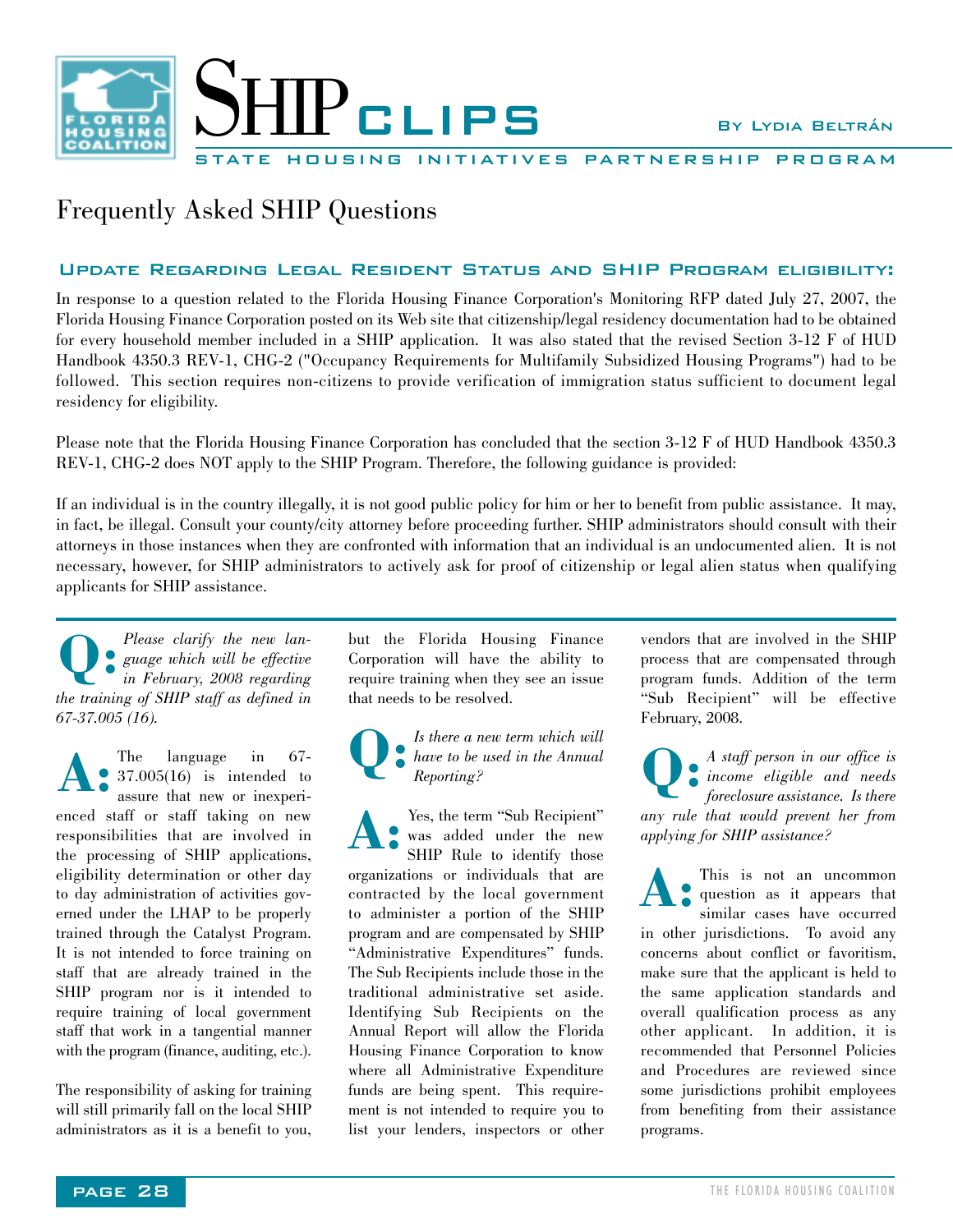*Have you got a question about the SHIP program? Free telephone technical assistance is available to help you successfully implement your SHIP funded work. Call the Florida Housing Coalition's SHIP telephone line at (800) 677-4548.*



*Lydia Beltrán*

*An applicant was income certified in March, 2007 for the Purchase Assistance Program and is now applying for the Single Family Rehabilitation Program. Does the applicant have to be re-income certified?* **Q:**

The SHIP monitors and The SHIP monitors and<br>
Florida Housing's compliance staff indicate that an applicant must receive assistance within one year of the date of the Income Certification Form. Therefore, a re-certification of income will depend on the date of the Income Certification Form associated with the Purchase Assistance Program and the schedule of the rehabilitation work to be completed.

*Our HHRP funds will be expended in June, 2008.* **Q:** *What should be done with the program income that will be received?*

The Emergency Rule (67ER06-45) "Uses of and Restrictions upon HHR Program Funds" states that eligible counties and eligible municipalities shall maintain the HHR program funds **A:**

and any repayments, recoveries, or program income in a separate trust fund. The local entity shall use any such repayments, recoveries, or program income to further affordable housing objectives consistent with the HHR program, regardless of when such money is recycled. At the termination of the HHR Program, any such repayments, recoveries, or program income may be deposited into the local government's Local Housing Trust Fund.

*An applicant has guardianship of a grand child. There is a savings account that the applicant does not have access to unless a court order is provided. Do I count the savings account as an asset?*  **Q:**

No, HUD 4350.3 requires you to only count assets for which the person has access. In this case, the applicant does not have access even though they he/she has guardianship of the child. **A:**

*Do I pay documentary stamps and intangible taxes on my SHIP second mortgage when I assist a home buyer?* **Q:**

Documentary stamps must be paid on SHIP second mortgages. However, intangible taxes do not have to be paid on SHIP second mortgages. The statutory basis for addressing intangible tax is outlined in Chapters 199 and 201, F.S. Section 199.183 (1), F.S. It states that "intangible personal property owned by this state or any of its political subdivisions or municipalities shall be exempt from taxation under this chapter." Regarding SHIP transactions, conversations with the Florida Department of Revenue have confirmed that SHIP funds are the property of the state's municipalities and are considered to be "intangible personal property" discussed in this statute. Therefore, SHIP second (or third) mortgages are exempt from intangible taxation. Section 201.08 (1), F.S., addresses the documentary stamp tax. The State requires that all notes or mortgages be subject to this tax and that the Florida Legislature must explicitly state if a certain type of transaction is exempt from the tax. The Legislature has not provided an exemption for SHIP transactions. **A:**



#### **Correction to SHIP Clips (Journal Fall 2007)**

*The following information is a correction/clarification regarding the inclusion/exclusion of a student being away at college.* 

**The change in the HUD Handbook related to "exclusion" of a student applies IF the student has a lease agreement while away from home only when counting people living in a household for purposes of "determining the size of a unit". However, for purposes of the SHIP Program, counting household members is conducted to determine household size for purposes of "Income Limits". Note that this section of the Handbook (determining household size for purposes of income limits) has not changed; therefore, students should be counted regardless of whether he or she is away at college and has a lease agreement.** 

**Section 3-8 (3-6(E)(4)(c) states that when "determining family size for income limits," the owner must include children who are away at school but who live with the family during school recesses.**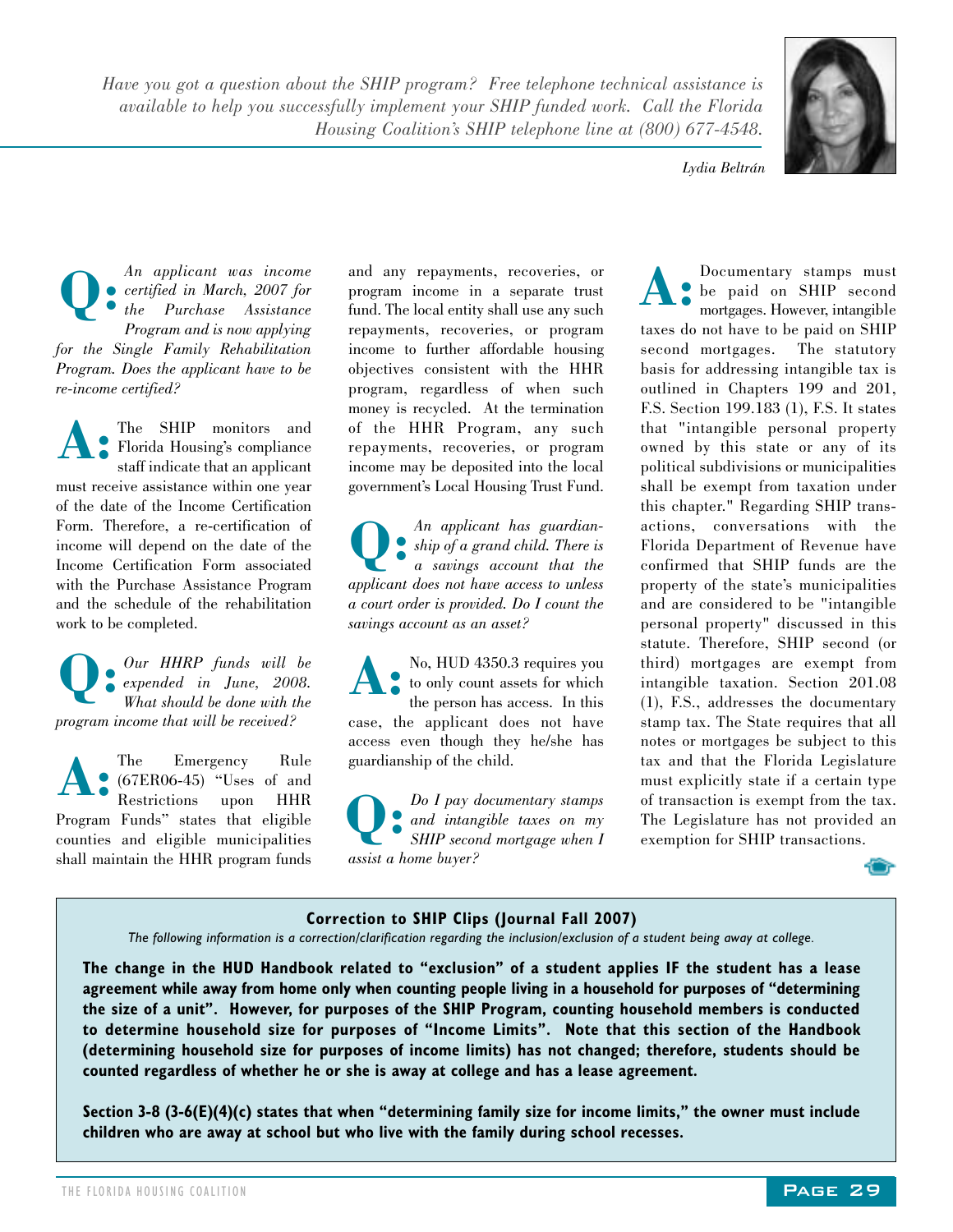

# COALITION NEWS

#### **SAVE THE DATE MARCH 26, 2008 HOUSING DAY AT THE CAPITOL**







and recommendations outlined in the Coalition's publication entitled "Addressing the Housing Needs of Individuals with Developmental Disabilities. Although targeted to the housing needs of those with developmental disabilities, this 190-page publication addresses policy decision-making topics relevant for serving a variety of

disabilities. Michael Chaney met with the subcommittee on independent living to discuss the current housing resources extremely low-income populations. The publication is available on the Coalition's website, *www.flhousing.org*.



**Danielle Wright**, the Operations and Conference Manager at the Florida Housing Coalition, has been appointed to serve as a Commissioner on the Leon County Housing Finance Authority. In addition to issuing multi-family and single family bonds, the Leon County HFA serves as the SHIP and CDBG Advisory Committee for Leon County.

### FLORIDA HOUSING WORKSHOP SCHEDULE

| <b>CORE CURRICULUM</b>         |                                                                        |                   |                                  |
|--------------------------------|------------------------------------------------------------------------|-------------------|----------------------------------|
| <b>Development Process</b>     |                                                                        | March 19, 2008    | Orlando                          |
|                                | Understanding the Income Qualification Process                         | April 8, 2008     | <b>Jacksonville</b>              |
|                                | <b>ADVANCED CURRICULUM</b>                                             |                   |                                  |
|                                | Income Compliance and Program Management                               | March 11, 2008    | <b>Jacksonville</b>              |
|                                | A Quantitative Analysis of the SHIP Program                            | April 16-17, 2008 | Boca Raton                       |
| <b>Pre-Development Process</b> |                                                                        | April 29-30, 2008 | W. Palm Beach                    |
|                                | Planning, Financing and Developing Affordable Housing for Ownership    | May 14, 2008      | Miami                            |
|                                | Planning, Financing and Developing Affordable Rental Housing           | June 11-12, 2008  | Orlando                          |
| <b>ELECTIVES</b>               |                                                                        |                   |                                  |
|                                | Get SHIP Shape for your Monitoring Visit                               | May 6, 2008       | Orlando                          |
| Year 15                        |                                                                        | May 29, 2008      | Boca Raton                       |
|                                | Creating and Sustaining Affordable Housing for Long-term Affordability | June 24, 2008     | W. Palm Beach                    |
| WEBINARS                       |                                                                        |                   |                                  |
| March 5, 2008                  | Affordable Housing Advisory Committee (Registration required)          |                   | On Line Internet Based - Webinar |
| March 12, 2008                 | Affordable Housing Advisory Committee (Registration required)          |                   | On Line Internet Based - Webinar |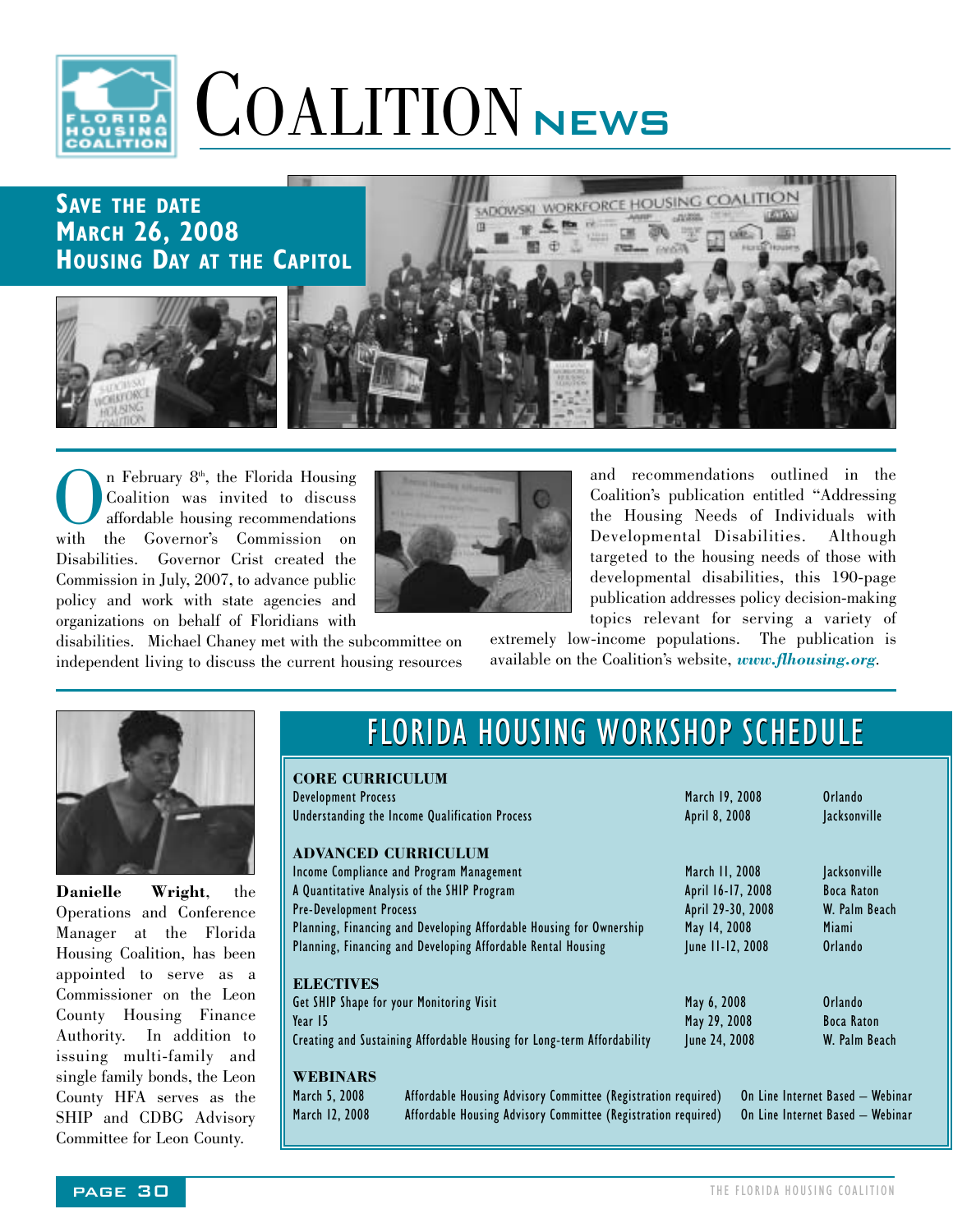

MEMBERSHIP application

#### PARTNERS FOR BETTER HOUSING MEMBERSHIP

Partners for Better Housing Membership is for those who wish to support the work of the Florida Housing Coalition by making a tax deductible donation of \$500 or more. Partners for Better Housing members receive subscriptions to *Housing News Network,* free job vacancy posting service on the Coalition's Web site and unlimited membership rates for registration at the conference. Partners at the Patron Level or higher receive complimentary conference registrations (as indicated below). Partners also receive recognition at the conference, in all conference-related publications, the Coalition's Web site and in each triennial issue of *Housing News Network*.

| $\Box$ \$20,000 Platinum Sponsor (20 comps) | $\Box$ \$2 |
|---------------------------------------------|------------|
| $\Box$ \$10,000 Gold Sponsor (10 comps)     | $\Box$ \$1 |
| $\Box$ \$5,000 Sponsor (6 comps)            | $\Box$ \$5 |

c \$20,000 Platinum Sponsor *(20 comps)* c \$2,500 Co-Sponsor *(3 comps)* **c**  $(1,000 \text{ Patron } (1 \text{ comes}))$ c \$5,000 Sponsor *(6 comps)* c \$500 Contributor

#### BASIC MEMBERSHIP

Basic membership is for those who wish to subscribe to *Housing News Network,* post job vacancy announcements free of charge on the Coalition's Web site and receive membership rate registrations at the annual conference. An individual member receives one subscription and one member rate registration. Organizational members receive up to five subscriptions and five member rate registrations. All memberships are on a unified membership cycle, memberships are due on August  $1<sup>*</sup>$  and expire on July  $31<sup>st</sup>$  of each year. (Please indicate additional names, addresses and phone numbers on an attached sheet.) Each membership is entitled to be represented by one voting member at the coalition's annual meeting as designated below.

| Student                 | \$25                                         |
|-------------------------|----------------------------------------------|
| Individual              | $\Box$ \$75 (payment by personal check only) |
| Nonprofit Organizations | \$150                                        |
| Government Agencies     | \$200                                        |
| Private Organizations   | $1 \$250$                                    |
|                         |                                              |

Authorized Representative (please print or type):

|                 |                       | $\text{Signature:}\n\quadp{1}$                                                   |  |
|-----------------|-----------------------|----------------------------------------------------------------------------------|--|
|                 |                       |                                                                                  |  |
|                 |                       |                                                                                  |  |
|                 |                       | _State: ___________Zip: __________________County: ______________________________ |  |
| Phone: $(\_\_)$ | $\text{Fax: } (\_\_)$ | Email:                                                                           |  |

Make check payable to:

Florida Housing Coalition • 1367 E. Lafayette St., Suite C, Tallahassee, FL 32301 • Phone: (850) 878-4219 • Fax: (850) 942-6312 *The Florida Housing Coalition, Inc. is a 501(c)(3) organization. One hundred percent of your tax deductible contribution goes to the Florida Housing Coalition, Inc. No portion is retained by a solicitor. Registration number SC09899 Federal ID#59-2235835*

A COPY OF THE OFFICIAL REGISTRATION AND FINANCIAL INFORMATION MAY BE OBTAINED FROM THE DIVISION OF CONSUMER SERVICES BY CALLING TOLL-FREE 1-800-435-7352 WITHIN THE STATE. REGISTRATION DOES NOT IMPLY ENDORSEMENT, APPROVAL, OR RECOMMENDATION BY THE STATE.